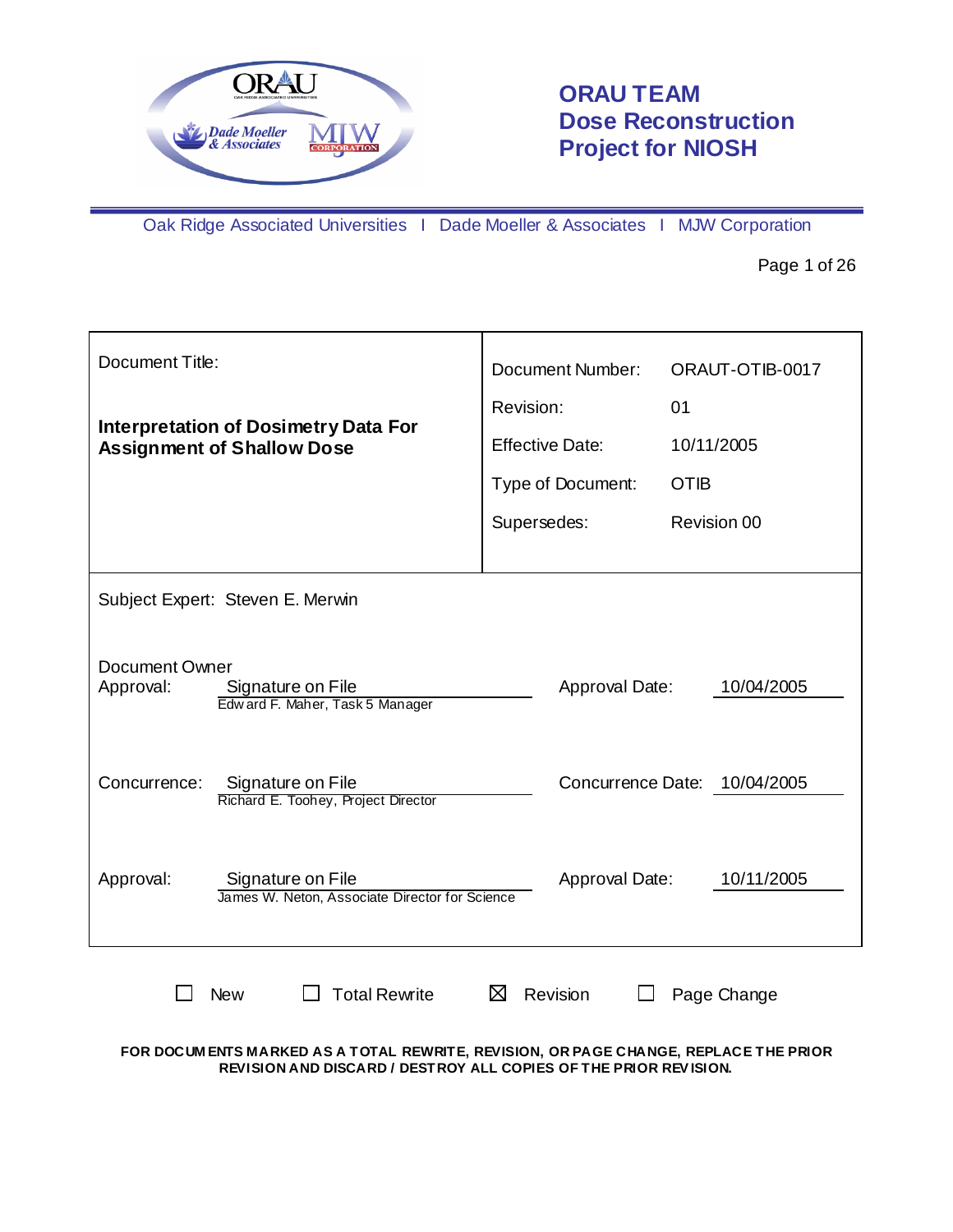| Document No. ORAUT-OTIB-0017 | Revision No. | Effective Date: 10/11/2005 | Page 2 of 26 |
|------------------------------|--------------|----------------------------|--------------|

# **PUBLICATION RECORD**

| <b>EFFECTIVE</b> | <b>I REVISION</b> |                                                                                                                                                                                                                                                                              |
|------------------|-------------------|------------------------------------------------------------------------------------------------------------------------------------------------------------------------------------------------------------------------------------------------------------------------------|
| <b>DATE</b>      | <b>NUMBER</b>     | <b>DESCRIPTION</b>                                                                                                                                                                                                                                                           |
| 01/11/2005       | 00                | New technical information bulletin to provide information for the<br>interpretation of dosimetry data for assignment of shallow dose. First<br>approved issue. Initiated by Steven E. Merwin.                                                                                |
| 10/11/2005       | 01                | Revision to incorporate quidance on non-uniform skin exposures and<br>exposures of the breast, testes, and other organs impacted by<br>shallow doses. Approved issue of Revision 01. Training required:<br>As determined by the Task Manager. Initiated by Steven E. Merwin. |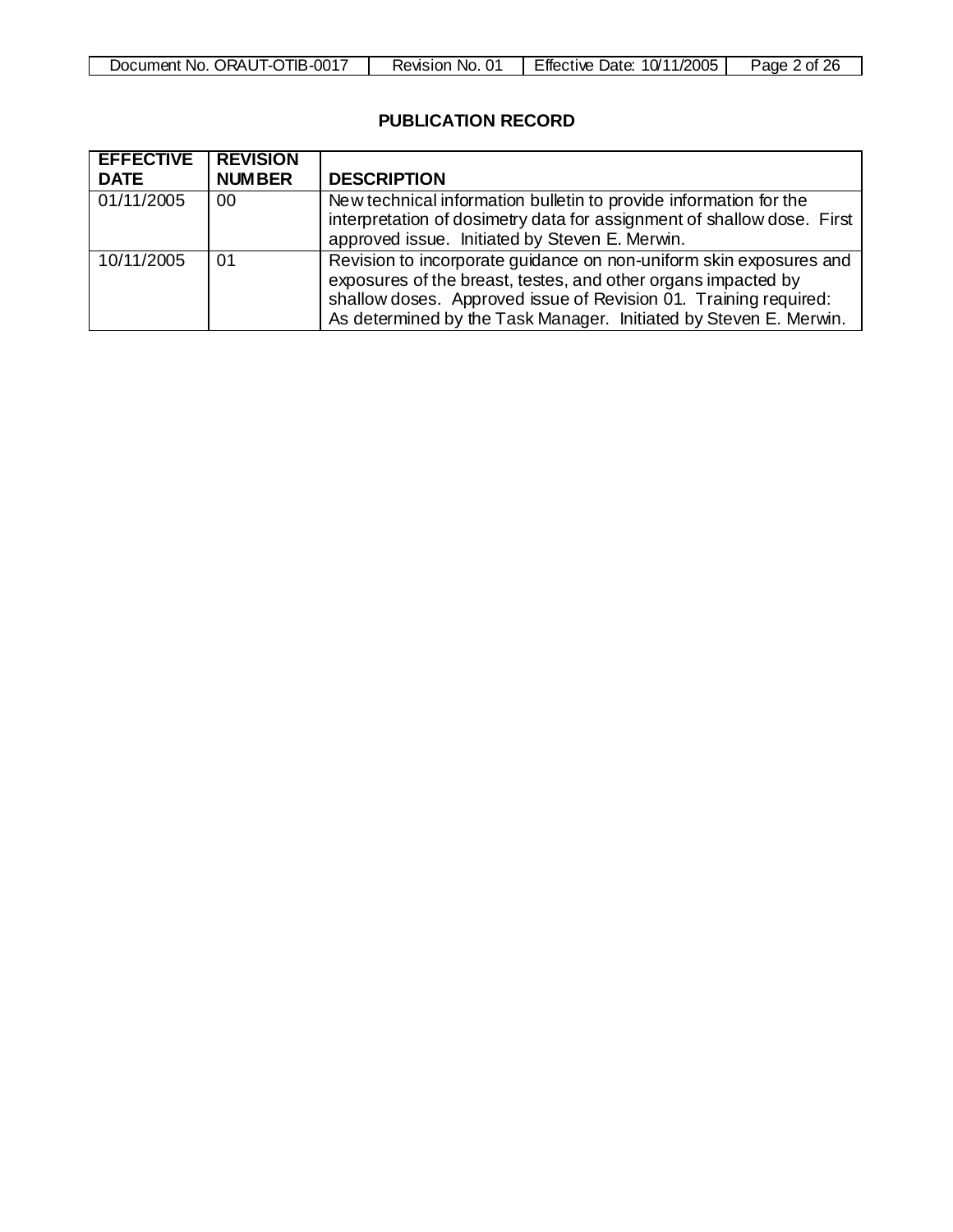| . ORAUT-OTIB-0017<br>Document No. | 01<br>Revision<br>NO. | 10/11/2005<br><b>Effective</b><br>Date: | ጋፍ<br>Page<br>3 of |
|-----------------------------------|-----------------------|-----------------------------------------|--------------------|
|                                   |                       |                                         |                    |

# **TABLE OF CONTENTS**

| <b>SECTION</b> | <b>TITLE</b><br><b>PAGE</b>                                            |  |
|----------------|------------------------------------------------------------------------|--|
| 1.0            |                                                                        |  |
| 2.0            |                                                                        |  |
| 3.0            |                                                                        |  |
|                |                                                                        |  |
|                |                                                                        |  |
|                | ATTACHMENT A, NON-PENETRATING DOSES TO ORGANS OTHER THAN THE SKIN 13   |  |
|                | ATTACHMENT B, SKIN DOSE ASSIGNMENT FOR SAVANNAH RIVER SITE CASES20     |  |
|                |                                                                        |  |
|                | ATTACHMENT D, SKIN DOSE ASSIGNMENT FOR GASEOUS DIFFUSION PLANT CASES25 |  |

# **LIST OF TABLES**

# **TABLE TITLE PAGE** A-1 Correction factors for non-penetrating dose to the breast, penis, and testicles.......................17 A-2 Correction factors for non-penetrating dose to the lip............................................................18

# **LIST OF FIGURES**

## **FIGURE TITLE PAGE**

#### A-1 Schematic diagram of the breast..........................................................................................14 A-2 Schematic diagram of the penis...........................................................................................15 A-3 Cross-sectional diagram of the penis....................................................................................16 A-4 Schematic diagram of the testicle.........................................................................................17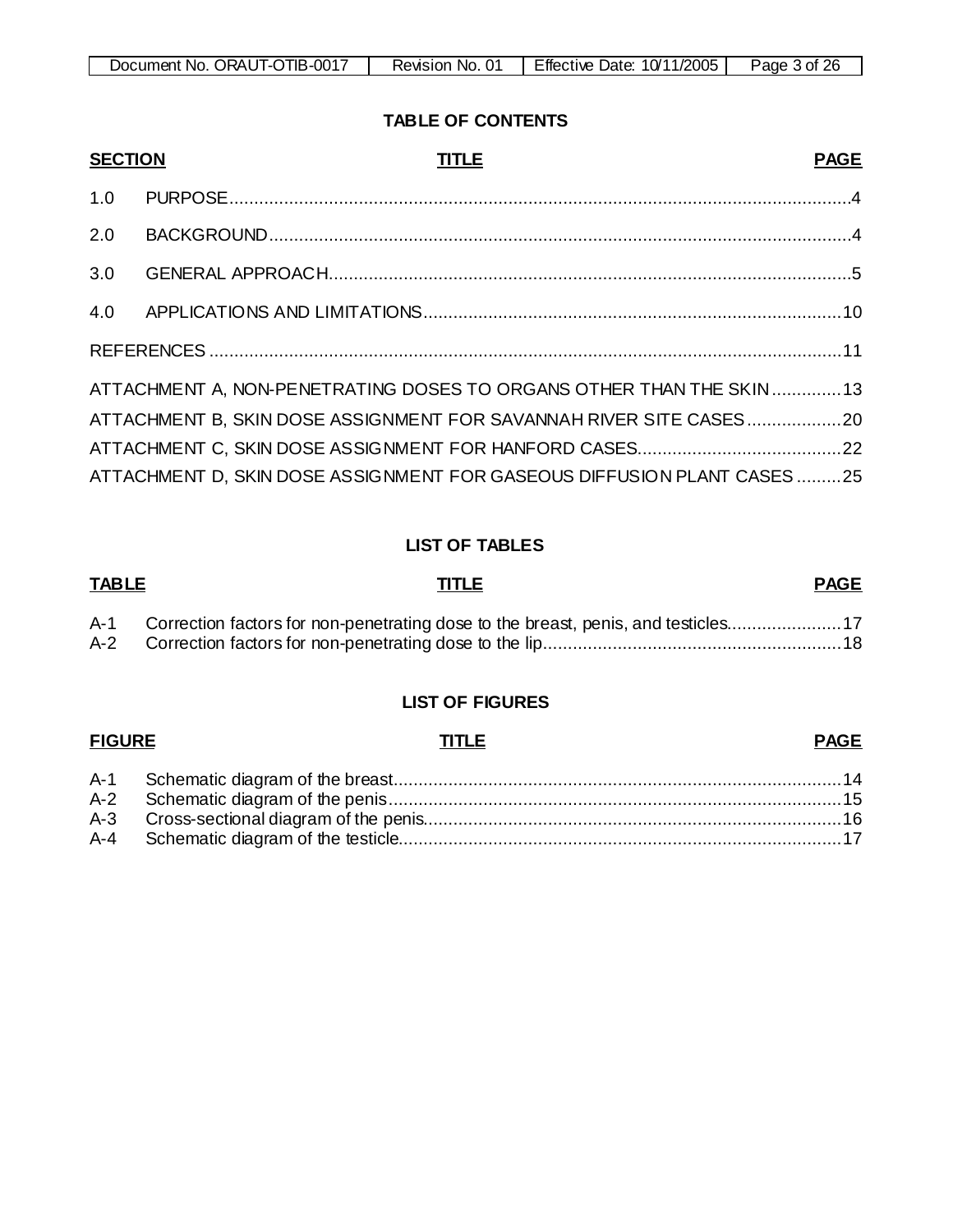|  | Document No. ORAUT-OTIB-0017 | Revision No. 01 | Effective Date: 10/11/2005 | Page 4 of 26 |
|--|------------------------------|-----------------|----------------------------|--------------|
|--|------------------------------|-----------------|----------------------------|--------------|

# **1.0 PURPOSE**

Technical Information Bulletins (TIBs) are general working documents that provide guidance concerning the preparation of dose reconstructions at particular sites or categories of sites. They will be revised in the event additional relevant information is obtained. TIBs may be used to assist the National Institute for Occupational Safety and Health in the completion of individual dose reconstructions.

In this document the word "facility" is used as a general term for an area, building, or group of buildings that served a specific purpose at a site. It does not necessarily connote an "atomic weapons employer facility" or a "Department of Energy facility" as defined in the Energy Employees Occupational Illness Compensation Program Act of 2000 (42 U.S.C. § 7384l(5) and (12)).

The purpose of this Technical Information Bulletin (TIB) is to provide information to allow dose reconstructors to assign shallow doses for skin cancer cases and for cases involving other organs affected by non-penetrating radiation including the breast and testes. Both general and site-specific information are provided.

# **2.0 BACKGROUND**

Almost since the inception of operations at DOE sites, it has been known that non-penetrating (shallow) doses, notably from exposure to beta particles emitted by isotopes of uranium and their daughter products, needed to be evaluated. Consequently, dosimetry systems typically included more than one dose measurement including an uncovered, or open-window reading, allowing for the measurement of non-penetrating radiation doses. These open-window (OW) measurements form the basis for the assignment of skin doses under the dose reconstruction program conducted by NIOSH to produce radiation dose estimates that the Department of Labor uses in adjudicating certain cancer claims under the EEOICPA; they are also important for assessing doses to other organs such as the breast and testes, which can be impacted by non-penetrating radiation.

There are a number of confounding factors that complicate the assignment of skin dose based solely on open-window dosimeter measurements. Examples include:

- Insufficient information is obtained by an open-window measurement to allow partitioning of dose by radiation type and energy as required by the IREP program . Even under today's standards, dosimetry systems and radiation dose limits are designed to ensure protection against adverse health effects, not the calculation of cancer risk. This is especially true for skin dose measurements. Thus, the dosimetry systems are designed such that the doses are measured accurately in order to demonstrate compliance with established dose limits. In order to partition the measured shallow dose into radiation types and energies relevant to the IREP program, additional information must be evaluated by the dose reconstructor, such as shielded (S) dosimeter readings corresponding to penetrating doses, and source term information contained in the TBDs.
- Site reporting schemes. At some sites and during certain time periods, doses were not reported as penetrating or non-penetrating. Thus, knowledge of the reporting scheme and interpretation of the data are required.
- Over-response to low-energy photons. Although early film dosimeters were relatively accurate for measuring beta doses, they are known to have over-responded significantly to low-energy photons (such as those emitted from plutonium isotopes and daughter products). Although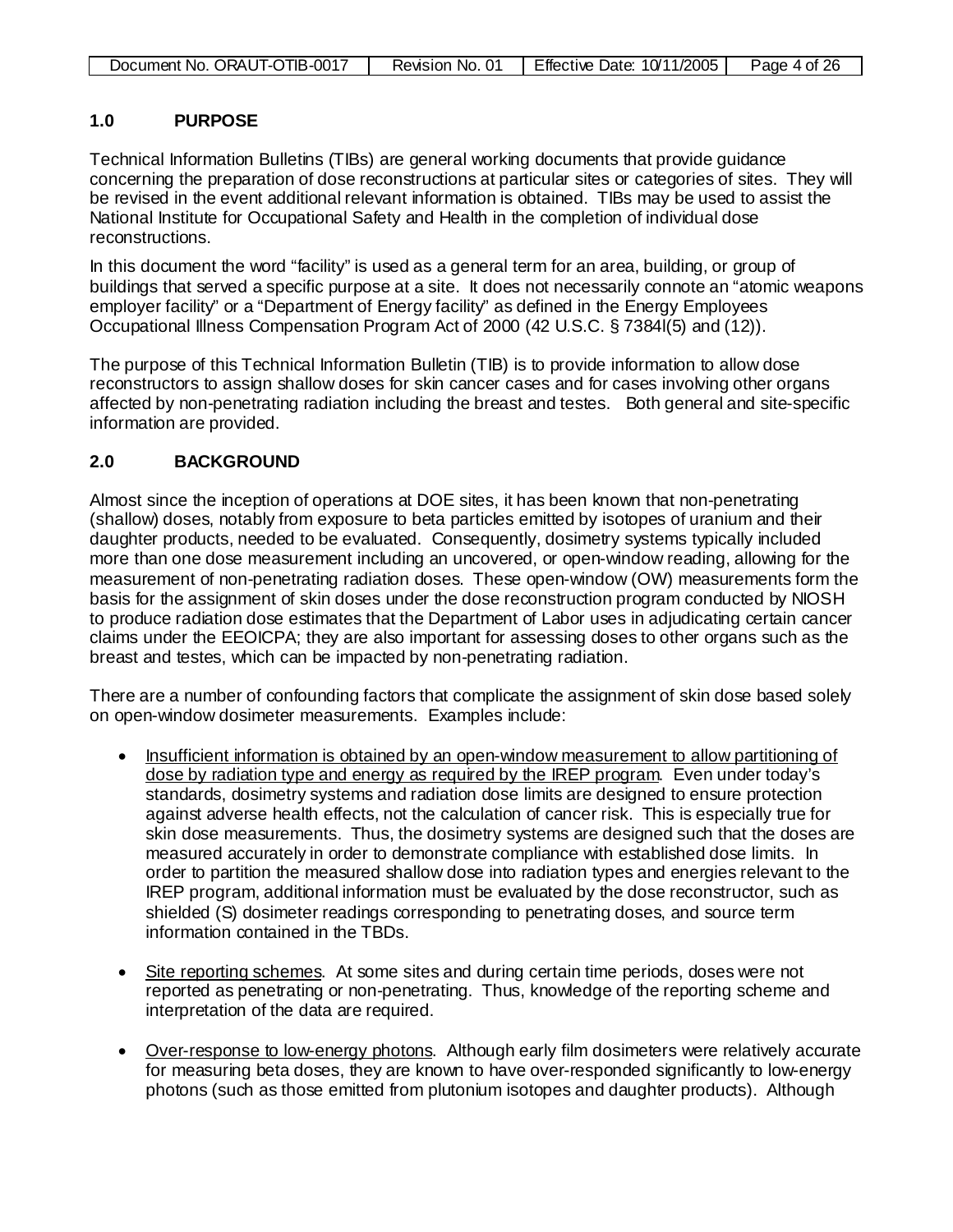| Document No. ORAUT-OTIB-0017 | Revision No. 0. | Effective Date: 10/11/2005 | Page 5 of 26 |
|------------------------------|-----------------|----------------------------|--------------|
|------------------------------|-----------------|----------------------------|--------------|

attempts were made at some sites to correct for the over-response through calibration techniques or after-the-fact corrections, it is not always straightforward to reproduce the procedures adopted at the sites.

- Limit of detection issues. Limits of detection (LODs) for open window measurements vary significantly based on type of radiation and energy. This complicates the assignment of missed dose.
- Security credentials. At some sites security credentials were placed over the dosimeter badge, including the open window portion. This resulted in an attenuation of beta particles, especially those of lower energies. Even though the badges may have been calibrated to correct for this attenuation, low-energy beta emitters could not be detected if the credential was thick enough to filter out all or most of the particles prior to their reaching the dosimeter.

In addition to the factors that confound the assignment of skin dose, the assignment of shallow doses to organs other than the skin such as the breast and testes is complicated by the fact that the sensitive (cancer-inducing) depths in these organs differ from the normally accepted sensitive skin depth of 0.07 mm. Because open-window dosimeter measurements were generally designed for skin dose assessments, this requires corrections to the measured doses to account for beta particle attenuation. In addition, these organs are normally covered by clothing in the workplace which requires further consideration of beta attenuation.

Recognizing the confounding factors described above, the approach to calculating shallow dose described in this document is intended to facilitate the completion of the great majority of cases without performing extensive research on individual cases, erring on the side of claimant favorability 1) when necessary due to the lack of information, or 2) intentionally in order to address multiple confounding factors in a manner that facilitates the completion of dose reconstructions in a timely manner. Cases that involve special circumstances such as unique exposure geometries, exposure to low-energy beta particles, the presence of shielding materials, etc., may require special consideration to complete the dose reconstruction in a defensible manner.

# **3.0 GENERAL APPROACH**

Dose to the skin (and the breast, testes, and certain other organs) can be associated with penetrating radiation (i.e., radiation that impacts tissue at a depth of 1 cm or more), non-penetrating radiation, or both. Penetrating radiation includes medium and high-energy photons and neutrons of all energies, and non-penetrating radiation consists of low-energy photons (such as X-rays emitted by plutonium isotopes) and beta particles (Note: low-energy photons and high-energy beta particles are more correctly considered weakly penetrating, since a small fraction of the energy may be deposited at depths in tissue greater than 1 cm).

As mentioned in Section 2.0, evaluation of skin doses is complicated by the fact that sites sometimes did not report doses as penetrating or non-penetrating. For example, the open-window reading from a dosimeter may have been reported directly as "OW," but this value would include the contribution from both penetrating and non-penetrating radiation. In other cases, the sites may have reported a result as "Skin Dose," but the value reported may have included only the non-penetrating component or both the penetrating and non-penetrating components. To further complicate matters, the values reported may or may not include contributions from neutrons, which in most cases were monitored separately but were reported under different schemes. If the TBD does not provide clear information, the reporting schemes can typically be identified by evaluating the data. For example, if the reported OW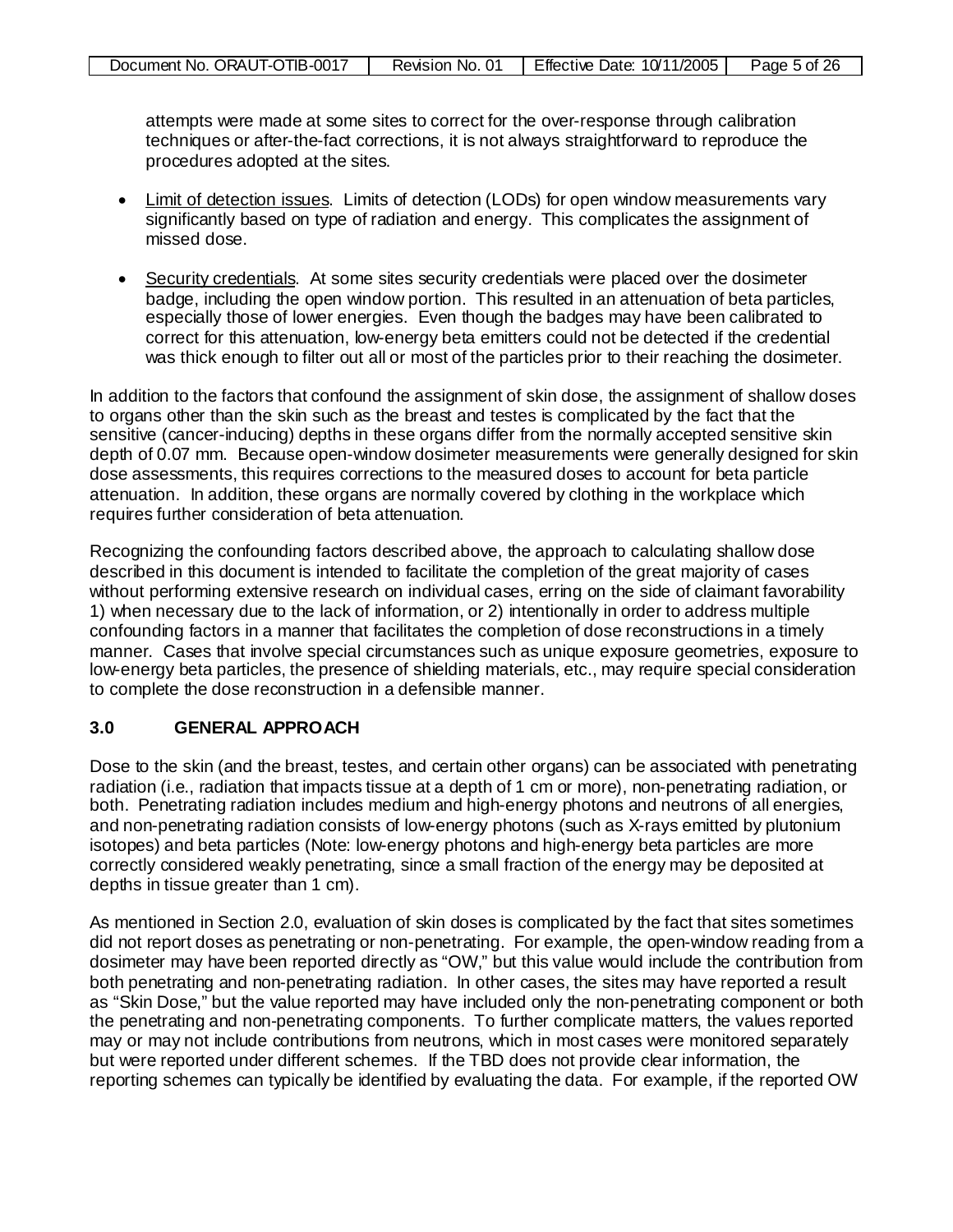|--|

values are always equal to or higher than the S values, this is an indication that the OW reading includes both penetrating and non-penetrating radiation.

#### **General Approach Summary**

This section discusses the general approach to determining skin dose. Site-specific considerations and procedures are provided in the attachments. At the end of this section, information is provided that allows the dose reconstructor to modify this approach to assign dose to organs other than the skin that are impacted by non-penetrating radiation, such as the breast and testes.

The general approach to determining skin dose involves only a few basic steps. These steps may be supplemented or modified for certain sites and timeframes, e.g., when additional dosimeter elements were present that provided more information. The basic steps include:

- 1. Translate the reported doses into non-penetrating and penetrating doses, separating out reported neutron doses, if applicable.
- 2. Assign the penetrating dose as photons, with the energy partitioned as 30-250 keV and/or 250 keV according to the TBD.
- 3. Assign the non-penetrating dose as electrons >15 keV (corrected to account for attenuation, if applicable), or photons <30 keV if the employee worked in a plutonium facility.
- 4. Add missed electron and/or photon dose.
- 5. Include measured and/or missed neutron dose, if applicable.
- 6. All dose conversion factors for the skin should be assumed to be 1.

In general, non-penetrating radiation doses should be assigned as <30 keV photons if the employee worked with or around Pu, otherwise, > 15 keV electrons should be assigned. If the nature of the non-penetrating dose is unknown, consider the following guidance:

- a. For a likely non-compensable case, it is acceptable to assume the non-penetrating dose is associated with <30 keV photons, as this maximizes POC.
- b. For a likely compensable case, it is acceptable to assume the non-penetrating dose is associated with >15 keV electrons, as this minimizes POC.
- c. If the compensability decision may hinge on this issue, and if the partitioning of the nonpenetrating dose cannot be decided based on the available information, additional research may be required.

#### **Electron Attenuation**

All measured and missed non-penetrating doses that are considered electrons should be corrected to account for attenuation by clothing or personal protection equipment (PPE), if applicable. No attenuation should generally be assumed if the skin cancer was diagnosed in an area not normally covered by clothing, such as the face. Information on beta attenuation factors for uranium can be found in the DOE Standard "Guide of Good Practices for Occupational Radiological Protection in Uranium Facilities," DOE-STD-1136-2000 (which is based on the DOE *Health Physics Manual of*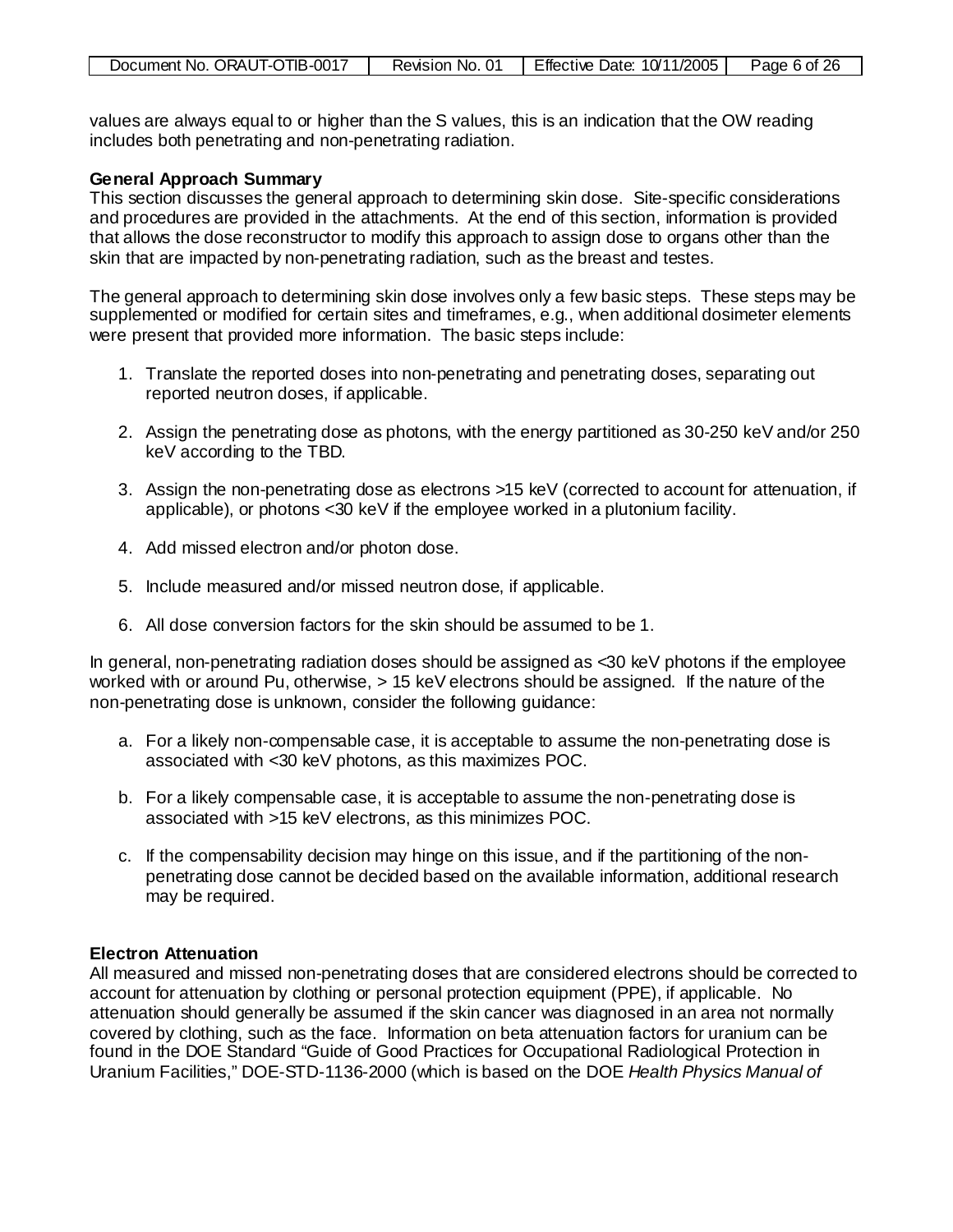|--|

*Good Practices for Uranium Facilities*, EGG-2530). Examples from this document of transmission factors for uranium through various types of protective clothing include:

- Lab  $\cot(65\% \text{ Dacron}/35\% \text{ co}tton) 0.91$
- Two pairs of coveralls plus paper liner 0.80
- Two pairs of gloves plus liner  $-0.60$
- Face shield  $-0.41$

For likely non-compensable cases, an acceptable claimant-favorable approach is to assume 100% transmission (i.e., ignore attenuation). For likely compensable cases, an acceptable minimizing approach is to assume a transmission of 0.6 (unless there is evidence a face shield was used and the skin cancer was on the face, in which case 0.41 would be appropriate). For cases in which a best estimate is applied and the specific type of protective clothing is unknown, a factor of 0.855 for uranium is appropriate (equal to the average of the 0.80 and 0.91 factors listed above). Note that the transmission factors listed are claimant favorable for areas where undergarments (such as a shirt) are worn, because the factors are relevant only to the protective clothing material itself. Also, these factors are not necessarily claimant favorable for beta particles of higher energy than those from uranium, and are highly claimant favorable for low energy beta particles such as those from Tc-99 (see Attachment D). Thus, the dose reconstructor must ensure that appropriate transmission factors are applied based on the specific types of exposure.

#### **Exposure Geometry**

The nature of beta particles suggests that some recorded doses may significantly overestimate or underestimate the actual dose to the skin at the cancer diagnosis location. For example, for a 100% AP exposure geometry the actual beta dose to the back would be zero, yet a dosimeter worn on the chest would record the incident dose, and thus the shallow dose reported by the site would significantly overestimate the skin dose of concern. On the other hand, if the exposure geometry were primarily PA, the dosimeter would significantly underestimate the beta dose to the back. If there is an indication that the recorded dose significantly underestimates the actual dose at the cancer location due to exposure geometry, attenuation, or other issues, the reported results should be adjusted upward accordingly. However, if there is an indication but no definitive evidence that the recorded dose significantly overestimates the actual dose, no correction should be made. The exception to this rule is the over-response of film to low-energy photons (discussed below); sitespecific instructions regarding this issue are provided in the attachments.

#### **Non-Uniform Exposure of the Skin**

The skin cancer risk factors present in the IREP program are described in the associated NIOSH-IREP technical documentation and were obtained from Land and Smith 2003. The underlying data used by Land and Smith represent the risk from uniform whole-body irradiation of the skin (Ron et al. 1998; ICRP 1991). Therefore, the actual risk of cancer induction associated with partial-body irradiation is less than is indicated by the risk factors inherent in IREP. For example, if half of the body received a certain dose, there would be approximately one-half of the risk of skin cancer induction associated with the same dose to the whole body (ICRP 1991). At the same time, however, the IREP model includes a baseline risk of cancer induction, and the baseline risk for a specific area of skin would be roughly proportional to the area of skin considered. These two considerations roughly offset each other in terms of probability of causation calculations. Therefore, if a skin cancer occurred within a known area of contamination or partial-body irradiation, it is appropriate to calculate the skin dose (in accordance with OCAS-IG-001) to the affected location without adjusting for the total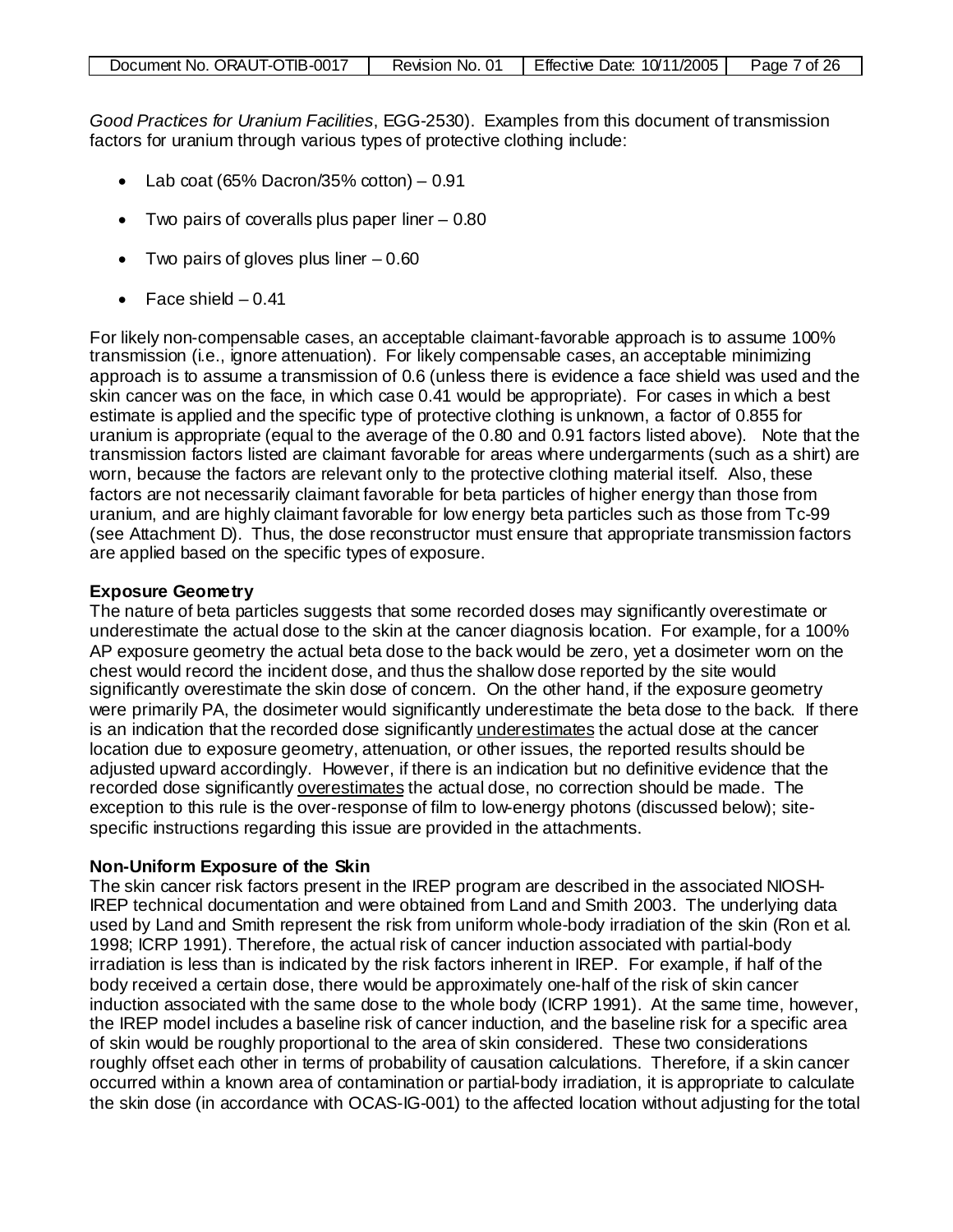| Document No. ORAUT-OTIB-0017 | Revision No. 01 | Effective Date: 10/11/2005 | Page 8 of 26 |
|------------------------------|-----------------|----------------------------|--------------|
|------------------------------|-----------------|----------------------------|--------------|

skin area of the body. Similarly, if it is known that the cancer occurred in an area not within the area of contamination or partial-body irradiation, no dose should be assigned to that cancer location.

For situations in which the precise location of a skin contamination is unknown and it is unclear whether the irradiated area included the skin cancer location, the risk distributed over the whole skin area is relevant. For example, a hot particle exposure calculated for 1  $\text{cm}^2$  in accordance with OCAS-IG-001 should be modified to account for the total skin area (18,000 cm<sup>2</sup> for males and 16,000 cm<sup>2</sup> for females) to most accurately represent the risk of cancer induction associated with the exposure. Specifically, the following approach is prescribed for these situations:

- the maximum skin dose calculated in accordance with OCAS-IG-001 adjusted for fraction of skin area irradiated shall be considered the geometric mean (GM) of a lognormal distribution. For example, a dose of 180 rem calculated to an area of 1 cm<sup>2</sup> from a single hot particle on a male shall be divided by 18,000 (i.e., the GM would be 0.01 rem).
- the maximum skin dose calculated in accordance with OCAS-IG-001 not adjusted for fraction of skin area irradiated shall be considered the upper end of a lognormal distribution. The specific percentile used to define the GSD shall be based on the divisor applied to determine the GM. For example, a divisor of 18,000 in the example above implies that the dose of 180 rem would represent a percentile of greater than 99.99%; such a percentile in turn represents a GSD of approximately 14. To simplify this approach while maintaining claimant favorability, the following guidance shall be applied.

| If the ratio of the non-<br>irradiated skin area to the<br>irradiated skin area is: | Use a GSD of:                                                                     |
|-------------------------------------------------------------------------------------|-----------------------------------------------------------------------------------|
| ا>                                                                                  | N/A (apply calculated<br>skin dose as constant<br>without adjustment for<br>area) |
| $1 - 10$                                                                            | 6                                                                                 |
| $10 - 100$                                                                          | 8                                                                                 |
| $100 - 1000$                                                                        | 10                                                                                |
| $1000 - 10,000$                                                                     | 12                                                                                |
| $\overline{>10,000}$ (e.g., single hot<br>particle exposure)                        | 14                                                                                |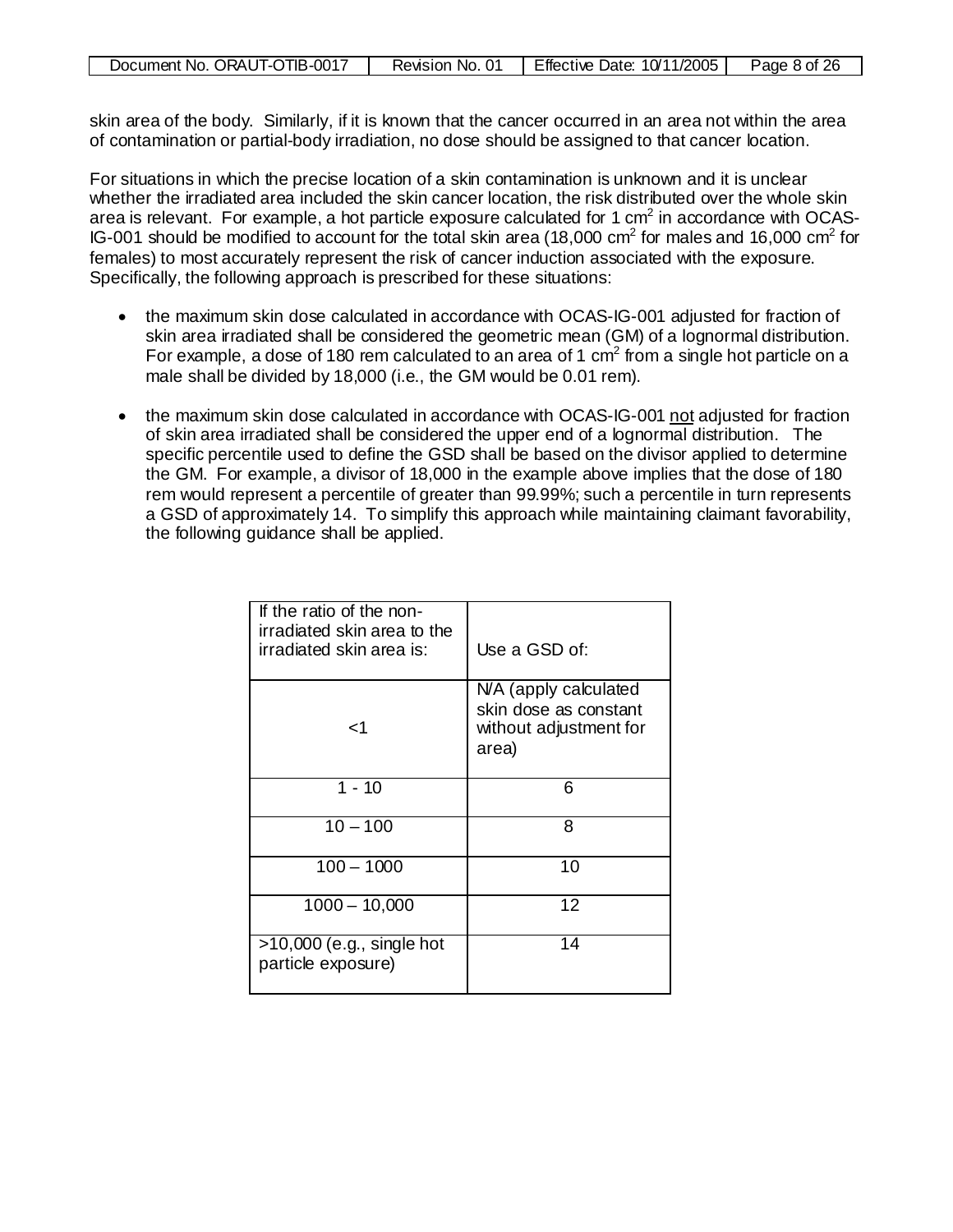| Document No. ORAUT-OTIB-0017 | Revision No. 01 | Effective Date: 10/11/2005 | Page 9 of 26 |
|------------------------------|-----------------|----------------------------|--------------|
|------------------------------|-----------------|----------------------------|--------------|

Although there is evidence that hot particle doses are less effective than whole body doses in inducing cancer (Merwin and Moeller 1989; Charles et al. 1988), the overall approach described above is considered claimant favorable.

#### **Over-response of Film to Low-Energy Photons**

Film dosimetry can over-respond to 16 keV and 59 keV X rays by factors of 8.5-12 and 14-19 respectively (Wilson, 1990). Because of this over-response to low-energy photons, a nominal multiplication factor of 0.6 is prescribed in this document for non-penetrating doses assumed to be from <30 keV photons measured with film. This factor is to be applied if it can be established that the site did not apply a correction to the reported doses to account for the over-response (see additional discussion below). The factor of 0.6 is claimant-favorable in view of the available data, and is high enough to ensure that if the open-window readings were actually attributable 100% to beta particles and not low-energy photons, the calculated probability of causation (POC) which is determined by the Department of Labor would be greater under the low-energy-photon assumption. Missed doses assigned as <30 keV photons should also include this correction factor, because missed doses are based on nominal limits of detection (LODs), which for film significantly overestimates the potential missed low-energy photon dose.

Typically, film dosimetry systems that incorporated both open-window and shielded measurements did not correct for low-energy photon over-response. However, unless it can be established that the site did not already apply a correction to the reported doses to account for film over-response (e.g., the site TBD may provide this information, or the records may provide evidence), the factor of 0.6 should not be applied by the dose reconstructor.

#### **Assignment of Shallow Dose to Organs Other than the Skin**

Deep (penetrating) doses to organs other than the skin that are impacted by shallow doses should be calculated in a manner similar to organs not impacted by shallow doses, i.e., assigned as photons (or neutrons) with energy ranges and correction factors as prescribed in the relevant site TBDs, together with the appropriate organ dose conversion factors (DCFs) as prescribed in OCAS-IG-001. Nonpenetrating doses to these organs should be calculated from the dosimetry data in accordance with the instructions in this TIB, and such doses assigned as electrons (measured or missed) should be adjusted per the information in Attachment A. To summarize this information, for likely noncompensable cases, a claimant-favorable factor of 0.3 should be applied to the electron doses for the breast, testes, and penis, and a claimant-favorable factor of 3.6 should be applied to the electron doses to the lip. These factors account for the attenuation afforded by clothing (where applicable) and the different depths (compared to skin) of the sensitive cells. For likely compensable cases, the external electron dose should be ignored entirely for the breast, testes, and penis, and a factor of 1.0 should be applied for the lip. Attachment A should be consulted for cases requiring a more refined estimate or for evaluation of other organs impacted by non-penetrating radiation. No adjustments are warranted for non-penetrating radiation doses assigned as low-energy photons.

## **Uncertainty**

In this document, approaches have been presented that represent claimant-favorable assumptions in recognition of the fact that all available information necessary to develop a true best estimate of the shallow dose partitioned in a manner consistent with the IREP input parameters is not reasonably possible. Thus, a dose reconstruction based on the guidance in this document is likely to be inherently claimant favorable. Consistent with this approach, even though there may be considerable uncertainties in the measured doses and in the appropriate partitioning by radiation type and energy, it is recommended that all measured doses be treated as a constant. An additional consideration is that treating acute doses as a distribution is not likely to have a significant impact on the calculated probability of causation (POC); for example, for some cancer types an acute 30-250 keV photon dose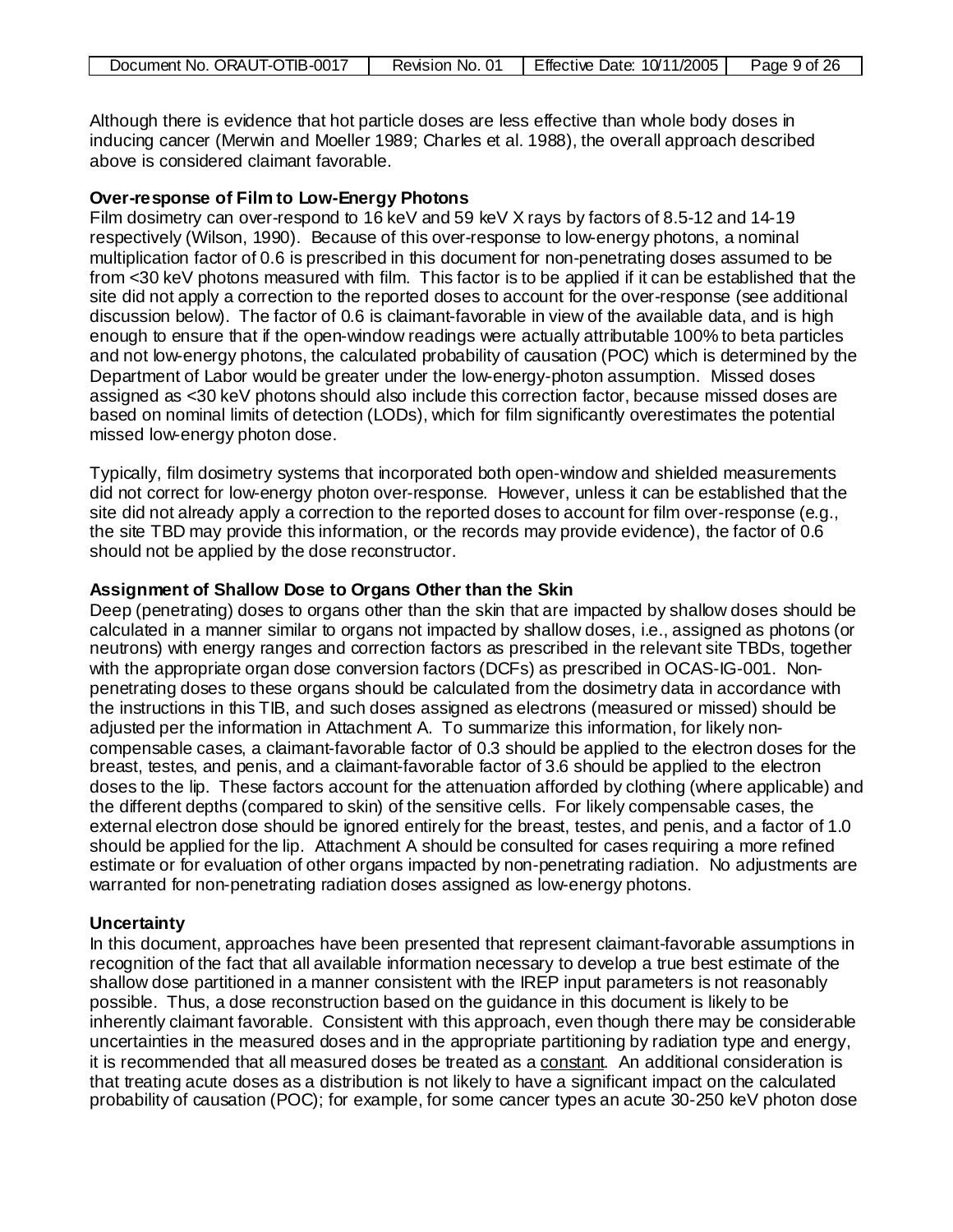| Document No. ORAUT-OTIB-0017 | Revision No. 01 | Effective Date: $10/11/2005$ | Page 10 of 26 |
|------------------------------|-----------------|------------------------------|---------------|
|                              |                 |                              |               |

treated as a constant actually results in a slightly <u>higher</u> POC than if the same dose were treated as a normal distribution with a standard deviation of 30%. Missed doses should be divided by 2 and treated as a lognormal distribution consistent with OCAS-IG-001.

# **4.0 APPLICATIONS AND LIMITATIONS**

This document provides site-specific information only for the Savannah River Site (SRS), Hanford, and the Gaseous Diffusion Plants (GDPs). Subsequent revisions will provide site-specific information for other major DOE sites. However, this information may be used for other sites with similar dosimetry systems and reporting protocols, provided that adequate documentation exists to ensure that doses are not being underestimated for a likely non-compensable case or overestimated for a likely compensable case. $1$ 

<span id="page-9-0"></span><sup>&</sup>lt;sup>1</sup> Overestimates for likely compensable cases are permissible if information to support more accurate or precise dose estimates is not available and will not be forthcoming in a timely manner (Department of Health and Human Services 2005).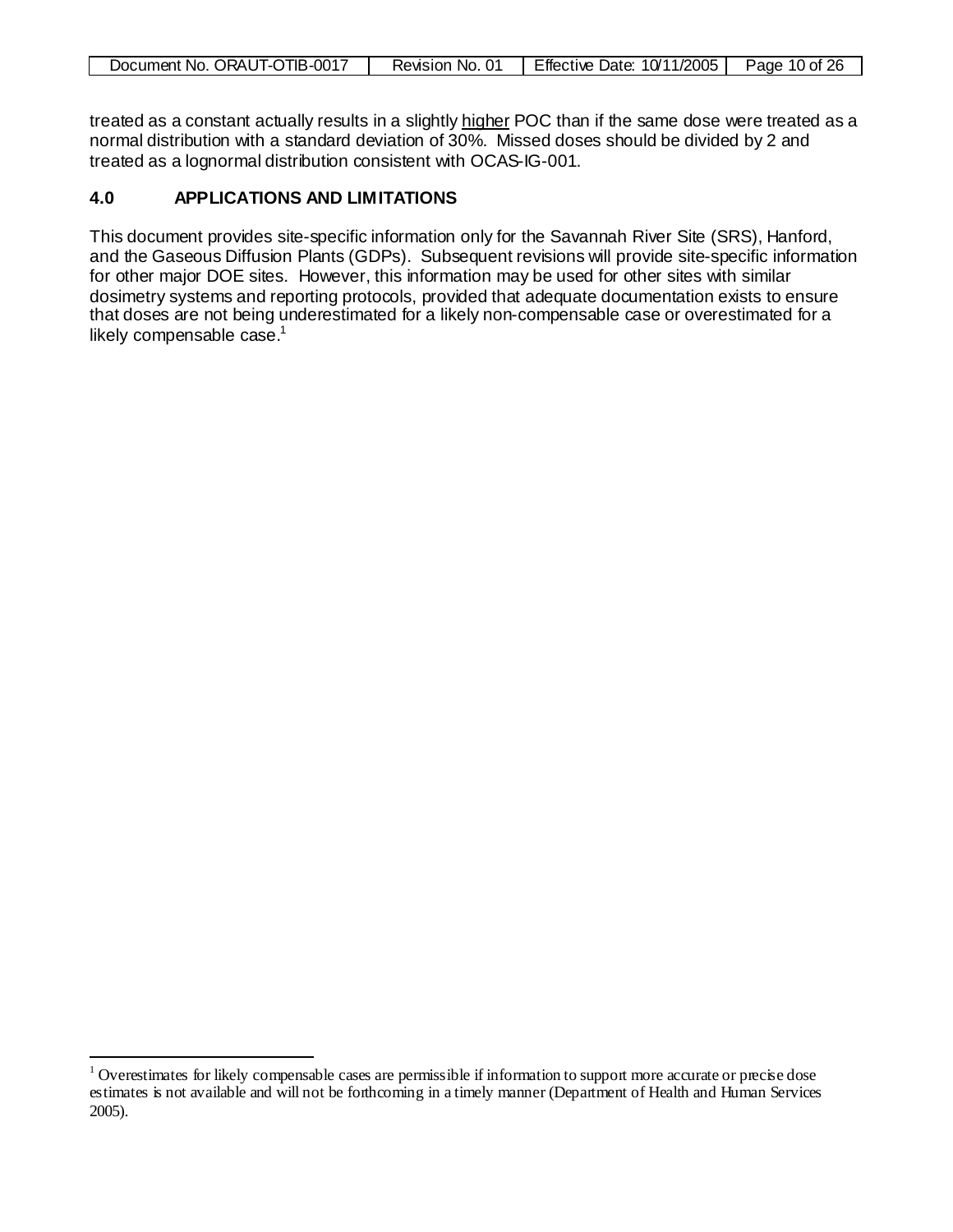#### **REFERENCES**

- Charles, M. W., J. P. Williams and J. E. Coggle, *Skin Carcinogenesis Following Uniform and Nonuniform Beta Radiation*, Health Physics 55(2):399-406, 1988.
- Department of Health & Human Services, "Timely Completion of Dose Reconstruction Reports," Letter from Larry Guess to Dr. Richard E. Toohey, April 6, 2005.
- Durham, J.S. *VARSKIN Mod 2 and SADDE Mod 2: Computer Codes for Assessing Skin Dose from Skin Contamination, NUREG/CR-5873*, U.S. Nuclear Regulatory Commission, Washington, DC, 2005.
- ICRP (International Commission on Radiological Protection), *The Biological Basis for Dose Limits to the Skin*, ICRP Publication 59, Pergamon Press, Oxford, 1991.
- ICRP (International Commission on Radiological Protection), *Conversion Coefficients for use in Radiological Protection against External Radiation*, ICRP Publication 74, Pergamon Press, Oxford, 1997.
- Land, C. and J. M. Smith, *Report of the NCI-CDC Working Group to Revise the 1985 NIH Radioepidemiological Tables*, U.S. Department of Health and Human Services, National Institutes of Health, National Cancer Institute, 2003.
- Merwin, S. E. and M. P. Moeller, *Hot Particles: Risks, Regulations and ALARA*, Radiation Protection Management 6(6):52-57, 1989.
- NIOSH (National Institute for Occupational Safety and Health), *External Dose Reconstruction Implementation Guideline*, Rev. 0, OCAS-IG-001, Office of Compensation Analysis and Support, Cincinnati, Ohio, 2002.
- NIOSH (National Institute for Occupational Safety and Health), *NIOSH-Interactive RadioEpidemiological Program (NIOSH-IREP) Technical Documentation, Final Report*, Office of Compensation Analysis and Support, Cincinnati, Ohio, June 18, 2002.
- Office of Compensation Analysis and Support, OCAS-TIB-006, *Technical Information Bulletin: Interpretation of External Dosimetry Records at the Savannah River Site (SRS), Rev 1*, February 20, 2004.
- ORAU Team, ORAUT-TKBS-0003, *Technical Basis Document for the Savannah River Site to be Used for EEOICPA Dose Reconstructions*, *Rev 01*, August 21, 2003.
- ORAU Team, ORAUT-TKBS-0006-4, *Technical Basis Document for the Hanford Site – Occupational Environmental Dose, Rev 00*, October 15, 2003.
- ORAU Team, ORAUT-TKBS-0006-6, *Technical Basis Document for the Hanford Site – Occupational External Dosimetry, Rev 01*, January 9, 2004.
- ORAU Team, ORAUT-TKBS-0019-6, *Technical Basis Document for the Paducah Gaseous Diffusion Plant – Occupational External Dose, Rev 00*, August 24, 2004.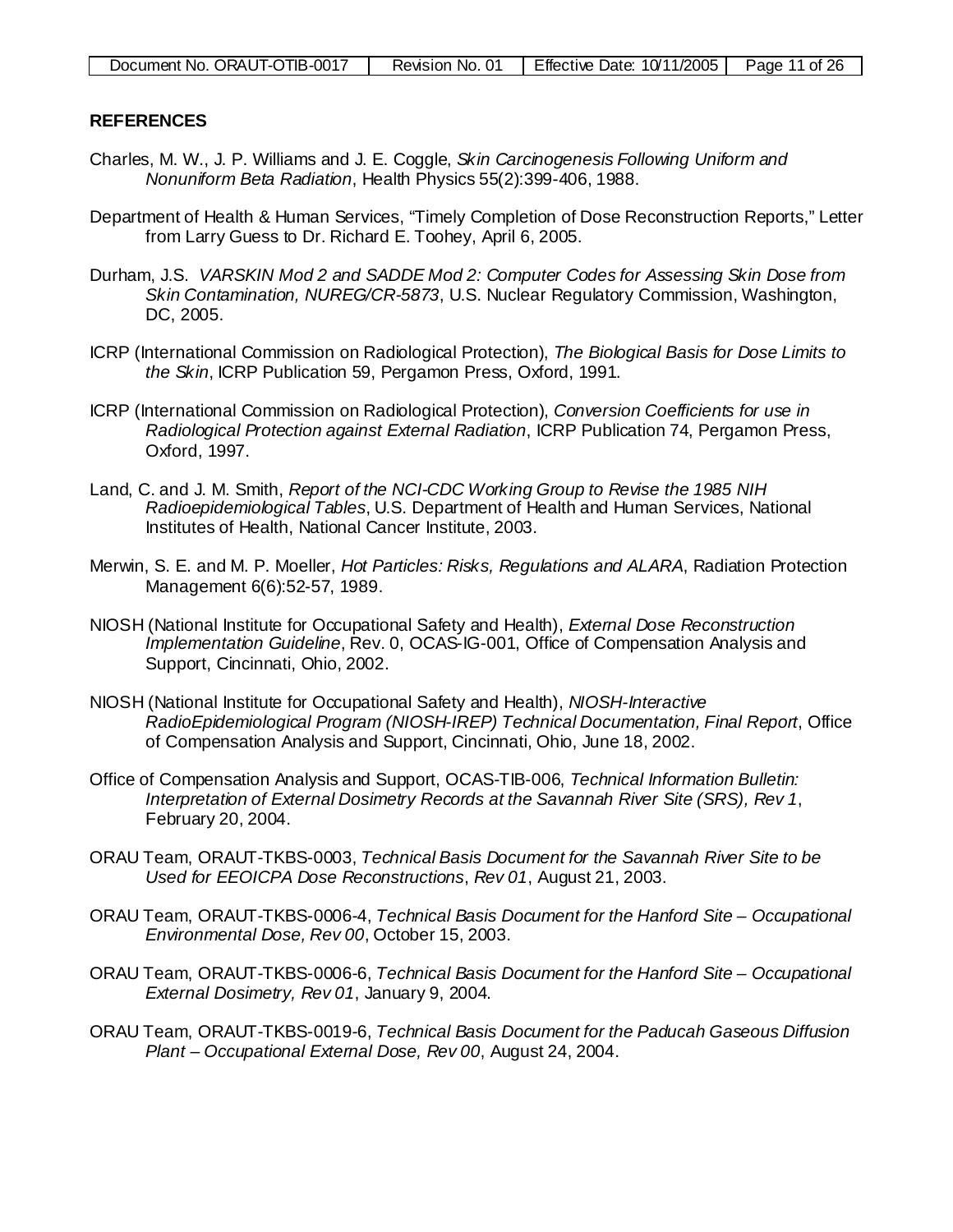| Document No. ORAUT-OTIB-0017 | Revision No. 01 | I Effective Date: 10/11/2005 | Page 12 of 26 |
|------------------------------|-----------------|------------------------------|---------------|
|                              |                 |                              |               |

- ORAU Team, ORAUT-TKBS-0015-6, *Technical Basis Document for the Portsmouth Gaseous Diffusion Plant – Occupational External Dose (Draft)*.
- ORAU Team, ORAUT-TKBS-0009-6, *Technical Basis Document for the K-25 Site – Occupational External Dose (Draft)*.
- Ron, E., D. L. Preston, M. Kishikawa, T. Kobuke, M. Iseki, S. Tokuoka, M. Tokunaga and K. Mabuchi. *Skin Tumor Risk Among Atomic-Bomb Survivors in Japan*, Cancer Causes and Control, 9: 393-401, 1998.
- U.S. Department of Energy, EGG-2530, *Health Physics Manual of Good Practices for Uranium Facilities*, June 1988.
- U.S. Department of Energy, *Guide of Good Practices for Occupational Radiological Protection in Uranium Facilities*, DOE-STD-1136-2000, August 2000.
- Wilson, R. H., J. J. Fix, W. V. Baumgartner, and L. L. Nichols, 1990, *Description and Evaluation of the*  Hanford Personnel Dosimeter Program From 1944 Through 1989, PNL-7447, Pacific Northwest Laboratory, Richland, Washington.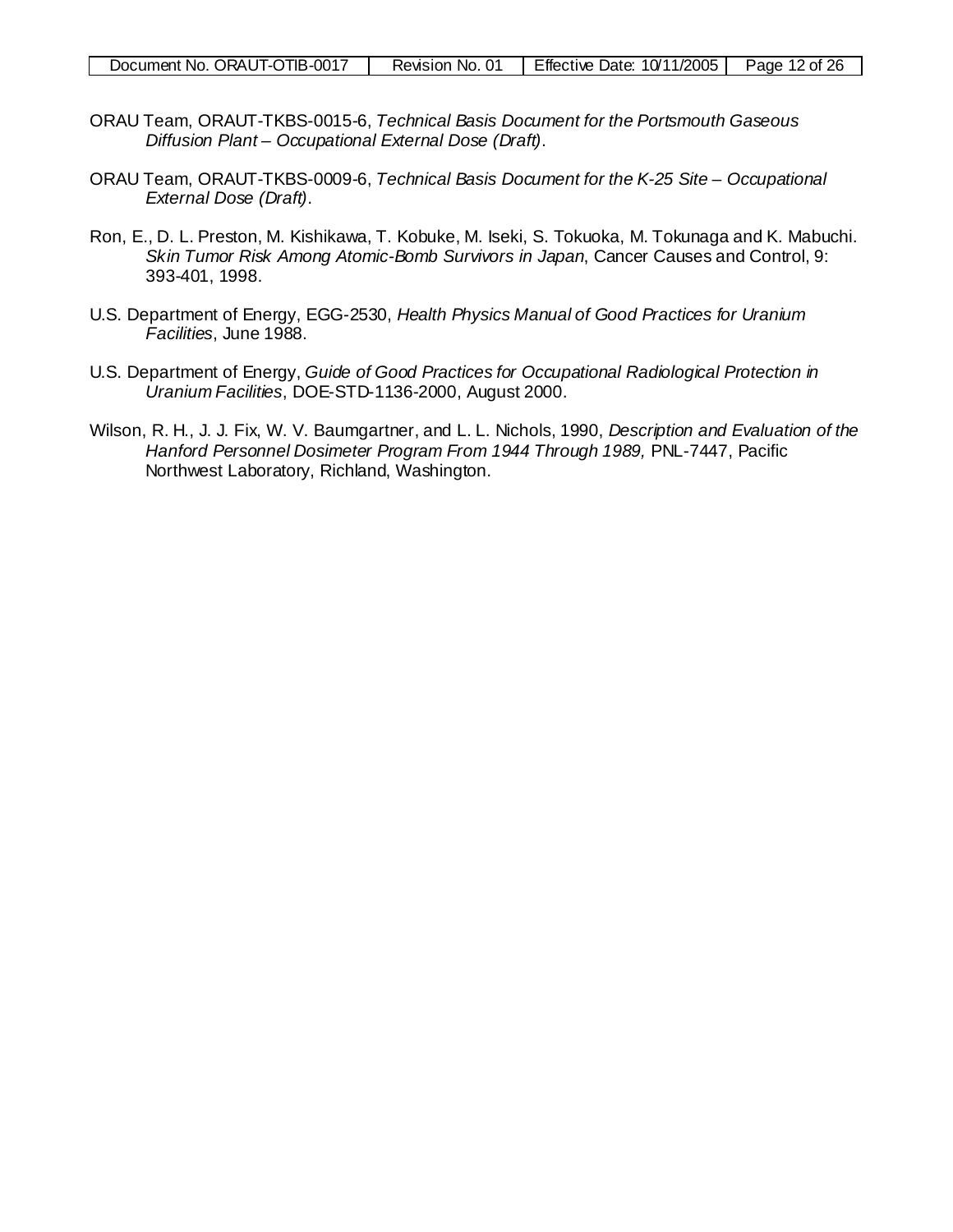# <span id="page-12-0"></span>**ATTACHMENT A**

# **NON-PENETRATING DOSES TO ORGANS OTHER THAN THE SKIN**

Consistent with the guidance in OCAS-IG-001, doses from non-penetrating radiation are important not only for the skin, but also for other organs with sensitive tissues near the surface of the body. In particular, this paper provides guidance on how to modify the calculated non-penetrating dose to assign dose to a) the breast, penis, and testicles, and b) the lip. The breast, penis and testicles are addressed together since these share common characteristics including the fact that they are typically covered by clothing in the workplace, and the sensitive tissues are at a greater depth than 0.07 mm (the sensitive depth in skin). The lip is treated in a separate section since it is not typically covered and because the sensitive layer is actually at a depth less than 0.07 mm. Other organs that may be affected by non-penetrating radiation must be evaluated on a case-by-case basis using the information contained herein.

#### **General Information**

As described in this TIB, non-penetrating radiation includes beta particles and low-energy X-rays. This appendix presents detailed information regarding doses from beta particles to organs other than the skin, and relates this information to doses from low-energy X-rays typically encountered in Pu facilities.

The dose from beta particles depends on the average energy of the beta spectrum and the depth of the radiosensitive tissues in the organ. The Nuclear Regulatory Commission is currently funding a contract to produce Varskin 3, a significant upgrade to the computer code Varskin Mod 2. Varskin 3 is a Windows-based code that calculates the dose to skin from beta, gamma, and monoenergetic electron radiation. The user can choose the radionuclide and skin depth at which the dose is calculated. The user can also account for the presence of clothing between the source and the skin. The calculations included in this paper were performed using an alpha version of Varskin 3; the results of the alpha version have been verified to be equivalent to those obtained using Varskin Mod 2.

Whereas the deep dose from penetrating radiation varies little over the mass of an organ and therefore organ dose conversion factors (DCFs) are used to calculate an average organ dose, the dose from beta particles varies greatly with depth and, therefore, it is necessary to calculate the dose at specific depths of concern with respect to cancer induction. Provided below is information to be used by dose reconstructors to convert non-penetrating radiation dose calculated for the skin in accordance with this TIB into a quantity to be assigned in IREP for organs other than the skin (in addition to the deep dose normally assigned).

Doses to organs other than the skin are compared to doses calculated to the skin at a depth of 70  $\mu$ m to derive correction factors for the non-penetrating doses assigned in accordance with this TIB. When determining the dose to organs surrounded by skin, it is necessary to know the total thickness of the skin, including the dermis. The dermis consists of a papillary layer, a reticular layer, and a subcutaneous layer. The thickness of the epidermis and dermis varies depending on location of the skin on the body. For the purposes of this paper, two types of skin have been defined: thin skin and thick skin. Thin skin is considered to have a thickness of 1.5 mm, while thick skin has a thickness of 4 mm. In some organs, such as the breast, penis, and testicles, a 1-mm layer of thick connective tissue exists beneath the dermis. Additional details on the basis for the calculations are provided below.

## **Breast**

The breast is an exocrine gland composed of the following parts: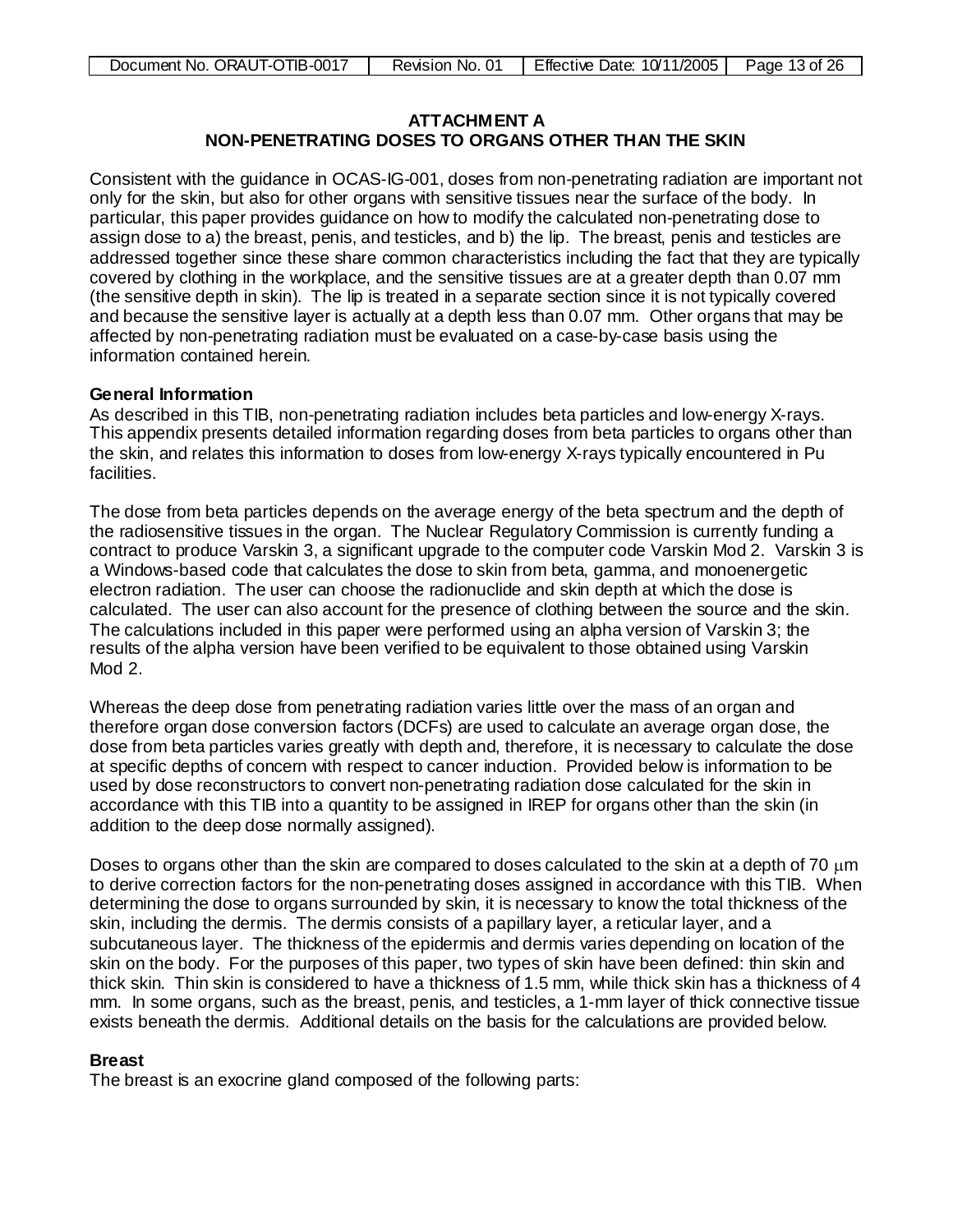- Glandular tissue that produces and transports milk,
- Connective tissue that supports the breast,
- Blood that nourishes breast tissue and provides the nutrients to the breast needed for milk production,
- Lymph that removes waste products,
- Nerves that make the breast sensitive to touch, and
- Adipose tissue (fat cells) that protects the breast from injury.

Each mammary gland forms a lobe of the breast, which consists of a single major branch of alveoli, milk ducts, and one lactiferous sinus that narrows to an opening in the nipple (nipple pore). There are fifteen to twenty-five lobes in a breast and each lobe consists of twenty to forty lobules - a smaller milk duct with its supporting alveoli. Each lobule consists of ten to 100 supporting alveoli (Figure A-1).



Figure A-1. Schematic diagram of the breast.

The most common type of cancer in the female breast develops in glandular tissue and is classified as adenocarcinoma. The earliest form of the disease, ductal carcinoma in situ (DCIS), develops solely in the milk ducts. The most common type of breast cancer, invasive ductal carcinoma (IDC), develops from DCIS, spreads through the duct walls, and invades the breast tissue.

Invasive lobular carcinoma originates in the milk glands and accounts for 10 – 15% of invasive breast cancers. Less common types of breast cancer include the following:

• Inflammatory (breast tissue is warm and appears red; tends to spread quickly)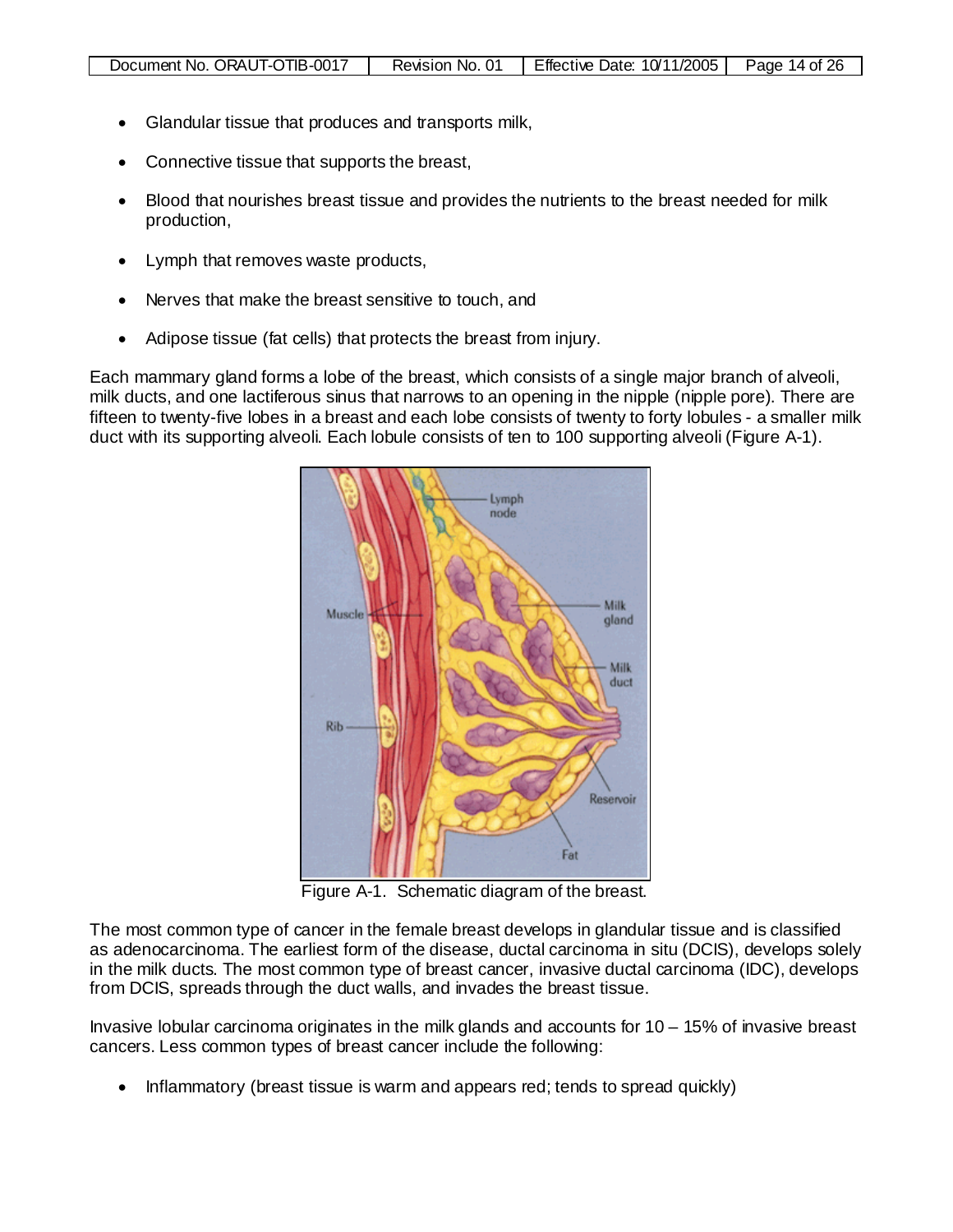- Medullary carcinoma (originates in central breast tissue)
- Mucinous carcinoma (invasive; usually occurs in postmenopausal women)
- Paget's disease of the nipple (originates in the milk ducts and spreads to the skin of the nipples or areola)
- Phyllodes tumor (tumor with a leaf-like appearance that extends into the ducts; rarely metastasizes)
- Tubular carcinoma (small tumor that is often undetectable by palpation)

Rarely, sarcomas (cancer of the connective tissue) and lymphomas (cancer of the lymph tissue) develop in the breasts.

The size of the breast depends on the amount of adipose tissue. In order to determine the contribution to breast dose from non-penetrating radiation, it was assumed that the breast had no adipose cells and that the only protection from non-penetrating radiation was the epidermis, dermis, and a layer of connective tissue. Further, the skin on the breast was assumed to be thin. Thus, the total skin thickness was assumed to be 2.5 mm (1.5 mm + 1 mm of dense connective tissue). This value is considered claimant favorable.

In addition to protection afforded by the skin itself, it is assumed that women wore both a shirt and a bra. A claimant-favorable estimate of the thickness and density of each garment is 2 mm and 0.7 g/cm $^3$  (total density thickness of approximately 0.28 g/cm $^2$ ).

#### **Penis**

The penis is a pendulous organ suspended from the front and sides of the pubic arch and containing the greater part of the urethra. In the flaccid condition it is cylindrical in shape. It is composed of three cylindrical masses of cavernous tissue bound together by fibrous tissue and covered with skin. Two of the masses are lateral, and are known as the corpora cavernosa penis; the third is median, and is termed the corpus cavernosum urethræ (Figures A-2 and A-3).

Cancer of the penis can occur at various locations: the surface of the glans (the head of the penis) and on the foreskin (the loose skin that covers the head of the penis); the deeper tissues of the glans; the shaft of the penis; the lymph nodes in the groin. The skin of the penis is considered to be thin and includes dense connective tissue; thus, for modeling purposes, the skin thickness is assumed to be 1.5 mm thick plus 1 mm of dense connective tissue. For modeling purposes it is assumed that male workers wore pants or shorts and one layer of undergarments. Pants were assumed to have a thickness of 2 mm and a density of 0.7  $g/cm<sup>3</sup>$  while the layer of undergarment was also assumed to have a thickness of 2 mm and a density of 0.7 g/cm<sup>3</sup>. These estimates are considered to be claimant favorable.

#### **Testicles**

The testicles (also called testes or gonads) are located behind the penis in a pouch of skin called the scrotum. The testicles produce sperm and testosterone. The germ cells inside the seminiferous tubules (sertoli cells) create sperm and are, therefore, the most radiosensitive cells of the testicles. The sperm move into the epididymis where they mature. The leydig cells distributed throughout the testicle are the body's main source of testosterone (Figure A-4).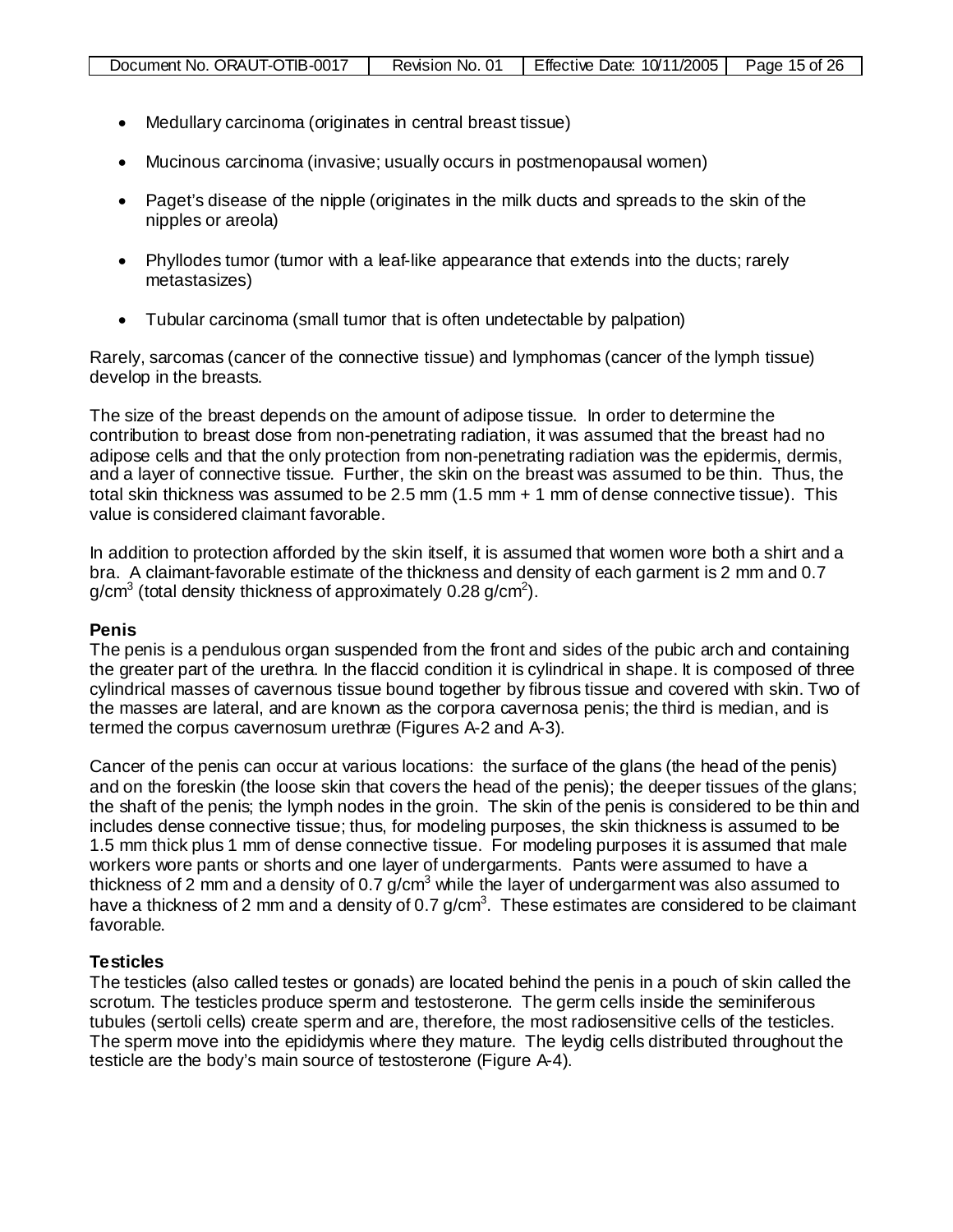| Document No. ORAUT-OTIB-0017 | Revision No. 01 | Effective Date: 10/11/2005 | Page 16 of 26 |
|------------------------------|-----------------|----------------------------|---------------|
|                              |                 |                            |               |
|                              |                 |                            |               |

Testicular cancer is cancer of the germ cells. It is possible to have cancer of the leydig or sertoli cells, but these tumors are not as common and are usually not malignant. Also, since testicular cancer is



Figure A-2. Schematic diagram of the penis.



Figure A-3. Cross-sectional diagram of the penis.

associated with the germ cells, lumps or masses in the scrotum or on the epididymis, but not on the testicle, is not considered testicular cancer.

The skin surrounding the testicles is considered to be thin and includes dense connective tissue; thus, for modeling purposes, the skin thickness is assumed to be 1.5 mm thick plus 1 mm of dense connective tissue. For modeling purposes it is assumed that male workers wore pants or shorts and one layer of undergarments. Pants were assumed to have a thickness of 2 mm and a density of 0.7  $g/cm<sup>3</sup>$  while the layer of undergarment was assumed to have a thickness of 2 mm and a density of 0.7 g/cm<sup>3</sup>. These estimates are considered to be claimant favorable.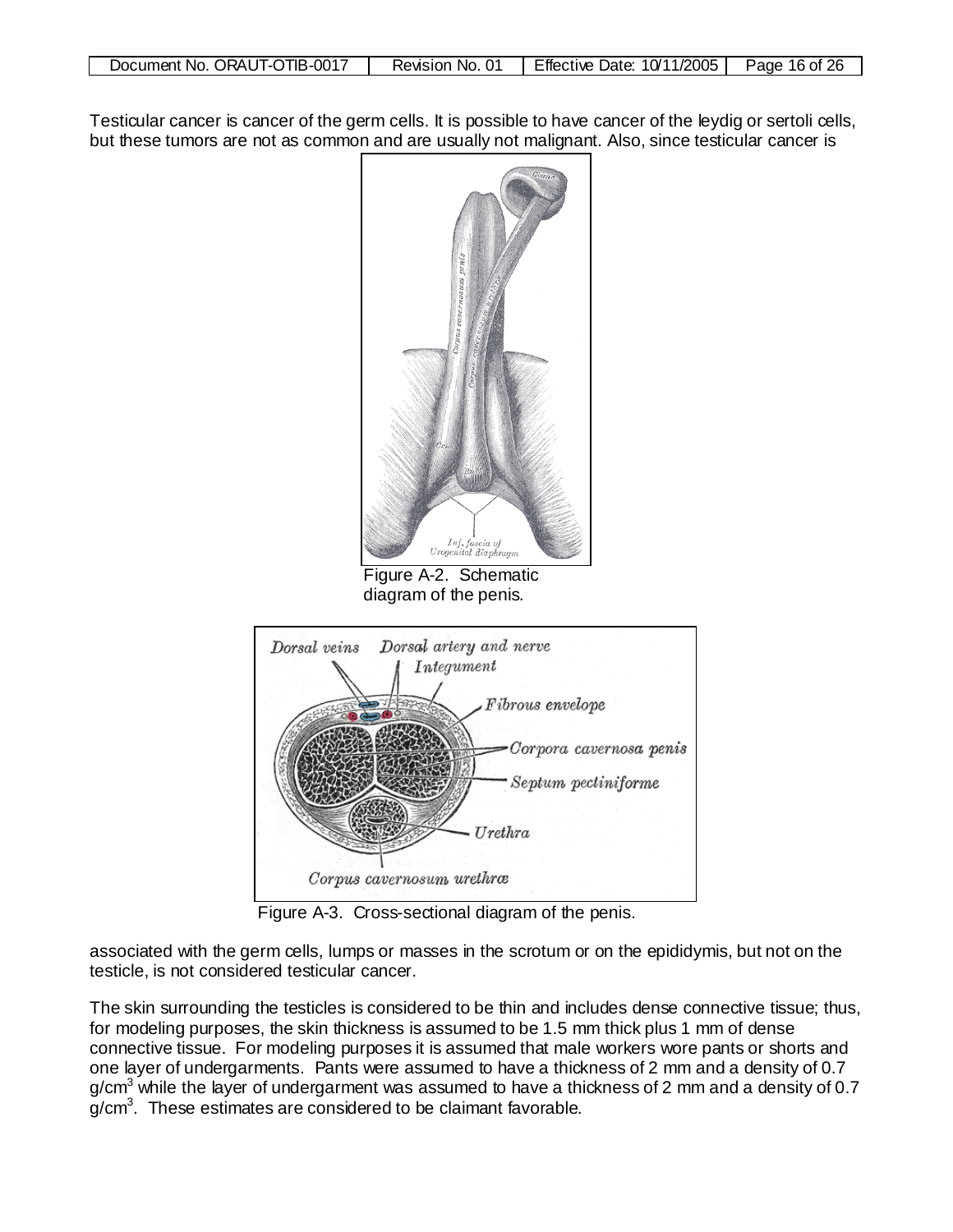

Figure A-4. Schematic diagram of the testicle.

#### **Breast, Penis, and Testicle Dose Calculations**

The following recommendations provide a correction factor that should be applied to the nonpenetrating dose determined in accordance with this TIB in order to determine the dose to specific organs. The correction factor, when multiplied by the shallow dose measurement, will provide a claimant favorable reconstruction of the dose to the breast, penis and testicles.

As described above, the tissue depths for the breast, penis and testicle were nearly identical, including the layers of clothing covering these organs. Therefore, these organs were modeled identically as having a skin depth of 2.5 mm with a total covering of 5 mm of cloth with a density of 0.5 g/cm<sup>3</sup>. The dose was calculated at a point immediately below these layers and was compared to the dose to the skin at a depth of 70  $\mu$ m. The source was modeled as a 10 cm<sup>2</sup>, infinitely thin disk source located 2 cm away from the skin. Different source geometries would not significantly change the resulting correction factors. The skin depth for the breast was set to 70  $\mu$ m below the clothing and the dose was averaged over 0.01 cm<sup>2</sup>. The results of the calculations are provided in Table A-1.

| Radionuclide | Maximum beta<br>energy (keV) | Correction factor for breast,<br>penis, and testicles |
|--------------|------------------------------|-------------------------------------------------------|
| Ru/Rh-106    | 3.540                        | 0.29                                                  |
| $Sr/Y-90$    | 2.280                        | በ 21                                                  |
| Y-91         | . 540                        | በ በበጋ                                                 |

| Table A-1. Correction factors for non-penetrating dose to the |
|---------------------------------------------------------------|
| breast, penis, and testicles.                                 |

The results show that the minimum beta energy required to penetrate to the target cells in the breast, penis, and testicle is 1500 keV. By comparison, ICRP Table A.43 gives this minimum energy as 1000 keV (1.0 MeV), but those calculations do not account for clothing. Thus, calculating the dose to these organs from beta radiation should only be considered for sources with maximum beta energies above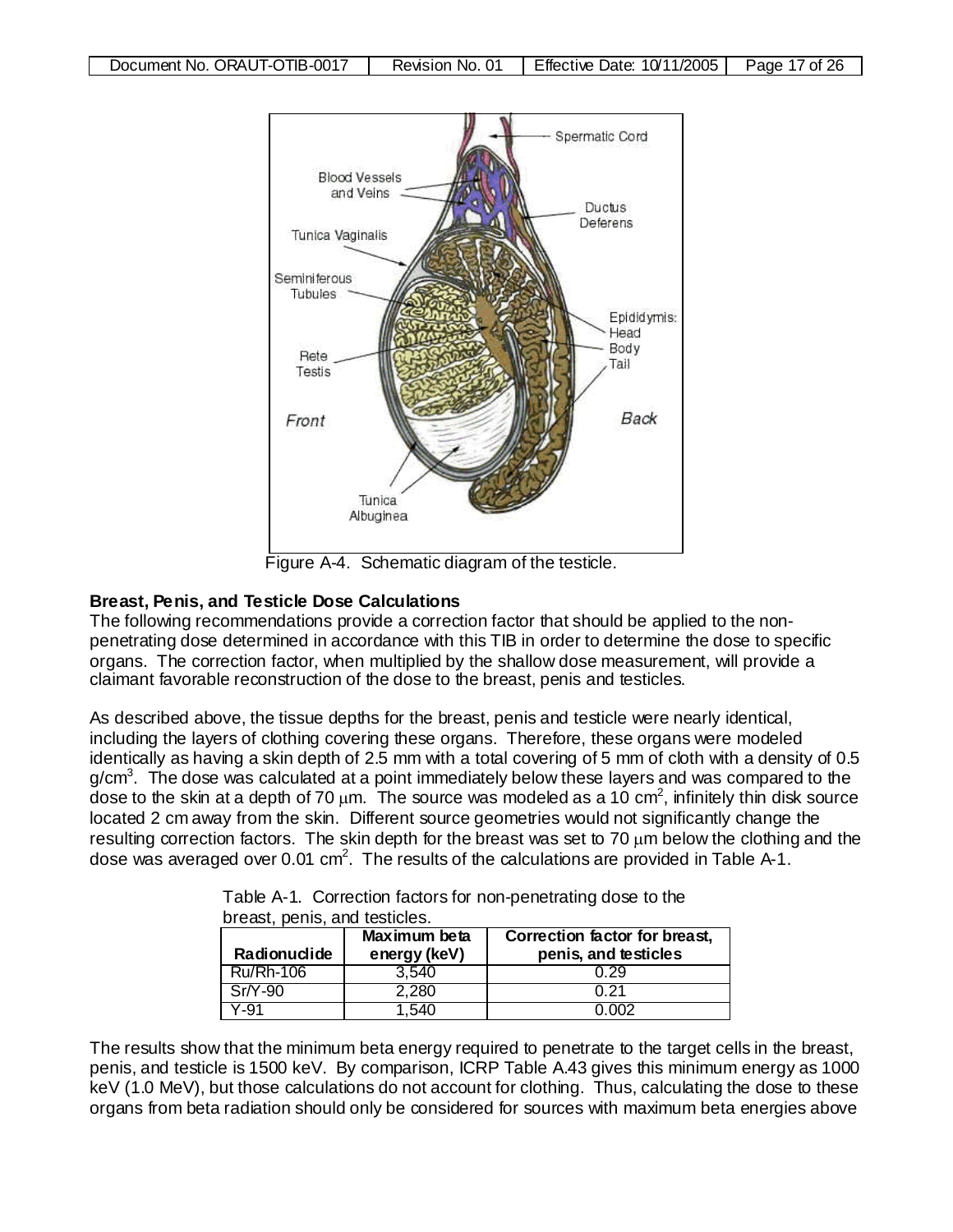| Document No. ORAUT-OTIB-0017 | Revision No. | Effective Date: 10/11/2005 | Page 18 of 26 |
|------------------------------|--------------|----------------------------|---------------|
|------------------------------|--------------|----------------------------|---------------|

1500 keV. For these sources, Table A-1 indicates that a claimant favorable approach would be to assign 30% of the beta particle dose calculated in accordance with this TIB. This factor should be assigned to the missed dose calculated in accordance with this TIB only for the badge cycles in which the missed dose was assigned as beta particles; to ensure claimant favorability, missed dose is generally assumed to be associated with 30-250 keV photons, in which case a correction factor would not be appropriate.

Corrections associated with beta particle exposure in uranium facilities must consider the presence of uranium daughter products. Beta exposures during work involving natural uranium or uranium with enrichments below approximately 30% are typically dominated by a high energy beta particle from the U-238 daughter Pa-234m which has a maximum energy of 2.29 MeV, very similar to that of Y-90 (see Table A-1); therefore, the factor of 30% indicated above would be claimant favorable for such exposures. Although ICRP 74 Table A.43 indicates a conversion factor for the breast of 0.49 for 2 MeV beta particles, two considerations indicate that a factor of 0.3 is claimant favorable for radionuclide exposures involving such energies (e.g., uranium). First, radionuclides emit beta particles having a non-uniform energy spectrum, and thus the average beta particle energy from uranium is substantially less than 2 MeV. Second, the ICRP 74 factors do not take clothing into account. Note that for beta particle exposures above 4 MeV (i.e., as may be encountered in certain accelerator facilities) the factor of 0.3 may not be claimant favorable; ICRP 74 should be consulted for appropriate correction factors for such circumstances.

At facilities with low-energy X-rays, notably Pu facilities, the open-window dosimeter reading is often significantly higher than the shielded reading, which is largely a result of a significant fraction of the Xrays being absorbed by the 1 cm-thick shield. However, for a total shield thickness of approximately 0.5 cm for the breast, penis and testes as described above, over 50% of the 17 keV Pu X-rays and over 98% of the 60 keV Am-241 photons would reach the sensitive issues, and thus no correction is recommended for the non-penetrating component.

#### **Lip Dose Calculations**

A correction should be made when calculating dose to the lip to account for dose received at a depth of 20 µm, which is a claimant-favorable assumption based on the lip's thinner epidermis compared to that of the skin. Table A-2 provides radionuclide-specific correction factors for several radionuclides of interest. The data in Table A-2 were calculated using Varskin 3 as described previously.

The correction factor is most notable for the low-energy beta sources, especially those with maximum energies below 500 keV. These parameters are considered to be claimant favorable. Note that electrons below 100 keV do not contribute to the lip dose.

| <b>Radionuclide</b> | Maximum beta<br>energy (keV) | <b>Correction</b><br>factor for lip |
|---------------------|------------------------------|-------------------------------------|
| Ce-141              | 580                          | 1.0                                 |
| $Co-58$             | 475                          | 1.0                                 |
| $Co-60$             | 318                          | 1.2                                 |
| $Cs/Ba-137m$        | 512                          | 1.1                                 |
| Eu-154              | 569                          | 1.5                                 |
| Eu-155              | 246                          | 3.3                                 |
| F131                | 606                          | $\overline{1.2}$                    |
| Nb-95               | 160                          | 3.6                                 |
| Pm-147              | 225                          | 1.8                                 |
| Ru/Rh-106           | 3,540                        | 1.0                                 |
| $Sr/Y-90$           | 2,280                        | 1.U                                 |

Table A-2. Correction factors for non-penetrating dose to the lip.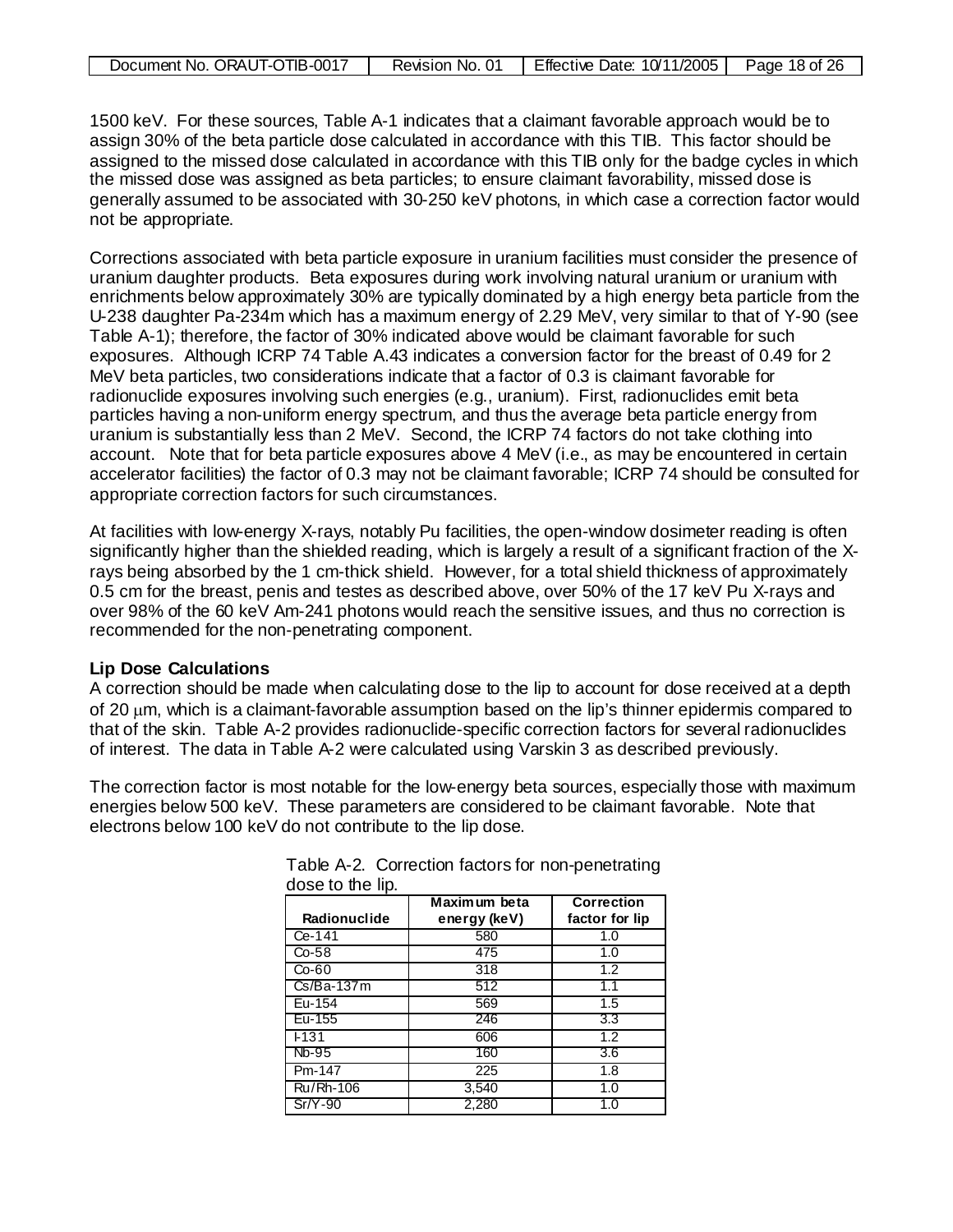| $r_{\rm C}$ -99 | 294  |     |
|-----------------|------|-----|
| ' -⊌∵           | .540 | ن ، |
| Zn-65           | 330  | ن ، |

Based on the information in Table A-2, a claimant favorable approach would be to apply a correction factor of 3.6 to the non-penetrating dose component assigned as beta particles. For cases in which this factor results in a POC greater than 50%, a more appropriate correction factor should be applied based on the radionuclides of concern as documented in the site TBD and other relevant information sources. As discussed previously, beta exposures from uranium are typically dominated by the highenergy beta particle from Pa-234m, so in these cases no correction would be needed for calculating beta dose to the lip.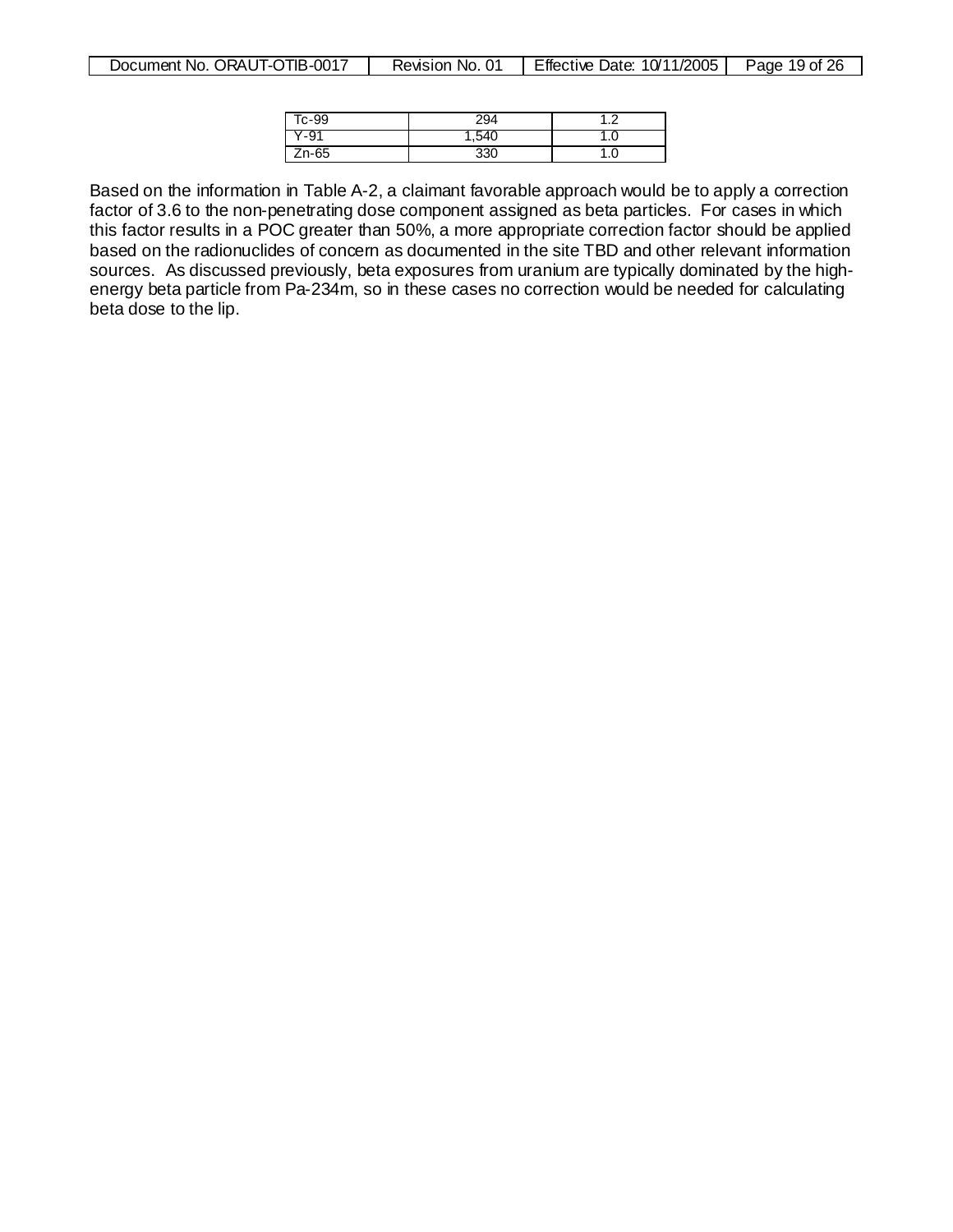# <span id="page-19-0"></span>**ATTACHMENT B**

# **SKIN DOSE ASSIGNMENT FOR SAVANNAH RIVER SITE CASES**

#### **General Information**

In the film badge era, the OW reading likely included a significant over-response to low-energy photons; therefore, prior to 1971, measured doses assigned as <30 keV photons should be multiplied by 0.6 if there is no indication in the records that the dosimeter was calibrated for low-energy photons[.2](#page-19-1)

- A. The penetrating component of skin dose (and the non-penetrating component of skin dose for Pu workers) must be multiplied by the appropriate era-specific correction factor (e.g., 1.119) per the TBD and OCAS-TIB-006.
- B. Missed doses should be calculated based on the following LODs:
	- 1951 1970: 50 mrem for OW, 40 mrem for S
	- 1971 1983: 25 mrem for OW, 15 mrem for S
	- 1984 present: 20 mrem for OW, 5 mrem for S
- C. For 1982 and later, these instructions supersede the information in Section 3.0 (Shallow Dose Interpretation) of OCAS-TIB-006.

#### **Procedure**

*Measured Dose*

- 1. Subtract the reported S reading from the reported OW reading. This is the calculated nonpenetrating dose.
- 2. Assign the calculated non-penetrating dose as either electrons E>15 keV, or photons E<30 keV. In the former case, a correction factor should be provided for clothing, if applicable, depending on likely clothing thickness and beta energy; in the latter case, if applicable (see General Information above) a correction factor of 0.6 should be applied prior to 1971 to account for film over-response, and the era-specific correction factor should be applied.
- 3. Multiply the reported S reading (separating out the neutron dose, as applicable) by the appropriate era-specific correction factor. This is the corrected penetrating photon dose.
- 4. Assign the corrected penetrating photon dose as photons, partitioned by energy according to the SRS TBD or OCAS-TIB-006.
- 5. Assign the reported neutron dose (if applicable) partitioned by energy and correct for neutron quality according to the TBD (using an organ DCF of 1).

#### *Missed Dose*

- 6. For any badge cycle with a zero result in either the OW or S reading, or both, assign a single missed dose as explained in Items 7-9 below.
- 7. If only the OW reading was reported as zero, the missed dose assigned should be the appropriate OW LOD for that era (divided by 2, treated as lognormal) and considered electrons (corrected for

<span id="page-19-1"></span> $\frac{2}{3}$ As discussed in OCAS-OTIB-0006, a 17-keV calibration curve in the DOE records is evidence of calibration for low -energy photons based on the employee's w ork w ith Pu.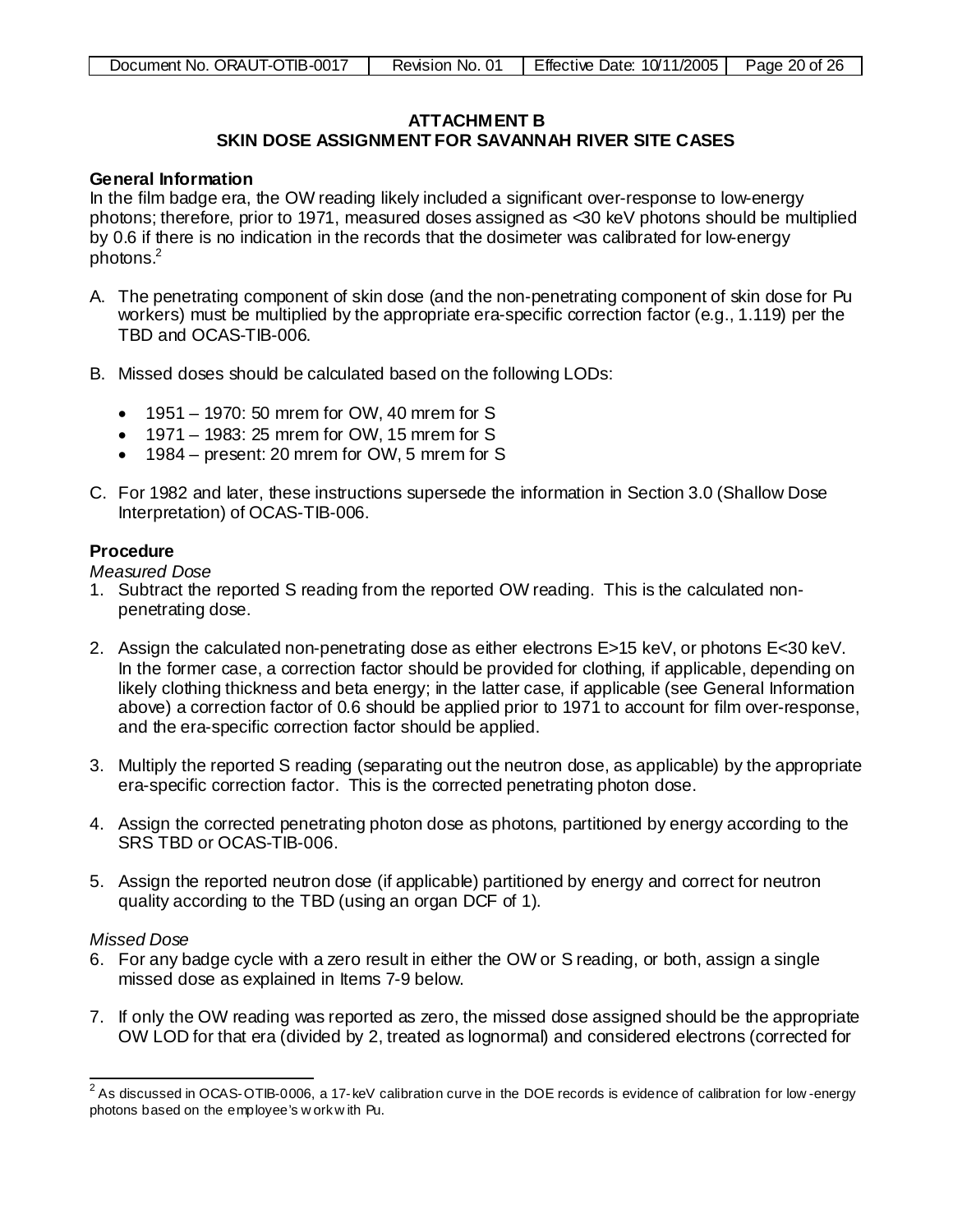attenuation, if applicable) or low-energy photons (multiplied by 0.6 in the film badge era, if applicable) consistent with the approach taken in Step 2.

- 8. If only the S reading was reported as zero, the missed dose assigned should be the appropriate S LOD for that era (divided by 2, treated as lognormal) and considered 30-250 keV photons.
- 9. If both the OW and S readings were reported as zero, the missed dose assigned should be the appropriate OW LOD for that era (divided by 2, treated as lognormal) and considered 30-250 keV photons.
- 10. During the film-badge era, if there was a potential exposure to neutrons, assign unmonitored neutron dose based on neutron-gamma ratios per the TBD (using an organ DCF of 1).
- 11. During the TLD era, for a person potentially exposed to neutrons, if a zero neutron result were recorded, assign missed dose per the TBD (using an organ DCF of 1).

Examples of skin dose assignments for SRS badge readings in 1970 (assuming no clothing correction and no calibration curve in record for low-energy photons) (mrem).

| OW reading | <b>S</b> reading | Measured dose assigned                                 | Missed dose assigned                           |
|------------|------------------|--------------------------------------------------------|------------------------------------------------|
| 50         |                  | 50 (electrons) or 50 X 0.6 X 1.119 = 33.57 (low-energy | $40/2 = 20$                                    |
|            |                  | photons)                                               | (30-250 keV photons)                           |
|            |                  | None                                                   | $50/2 = 25$                                    |
|            |                  |                                                        | $(30-250 \text{ keV photons})$                 |
| 100        | 60               | 40 (electrons) or 40 X 0.6 X 1.119 = 26.856 (low -     | None                                           |
|            |                  | energy photons) AND                                    |                                                |
|            |                  | $60 \times 1.119 = 67.14$                              |                                                |
|            |                  | (photon energy per TBD or OCAS-TIB-006)                |                                                |
| 100        | 100              | $100 \times 1.119 = 119.00$                            | None                                           |
|            |                  | (photon energy per TBD or OCAS-TIB-006)                |                                                |
|            | 40               | $40 \times 1.119 = 44.76$                              | $50/2 = 25$ (electrons) or $50/2 \times 0.6 =$ |
|            |                  | (photon energy per TBD or OCAS-TIB-006)                | 15 (low-energy photons)                        |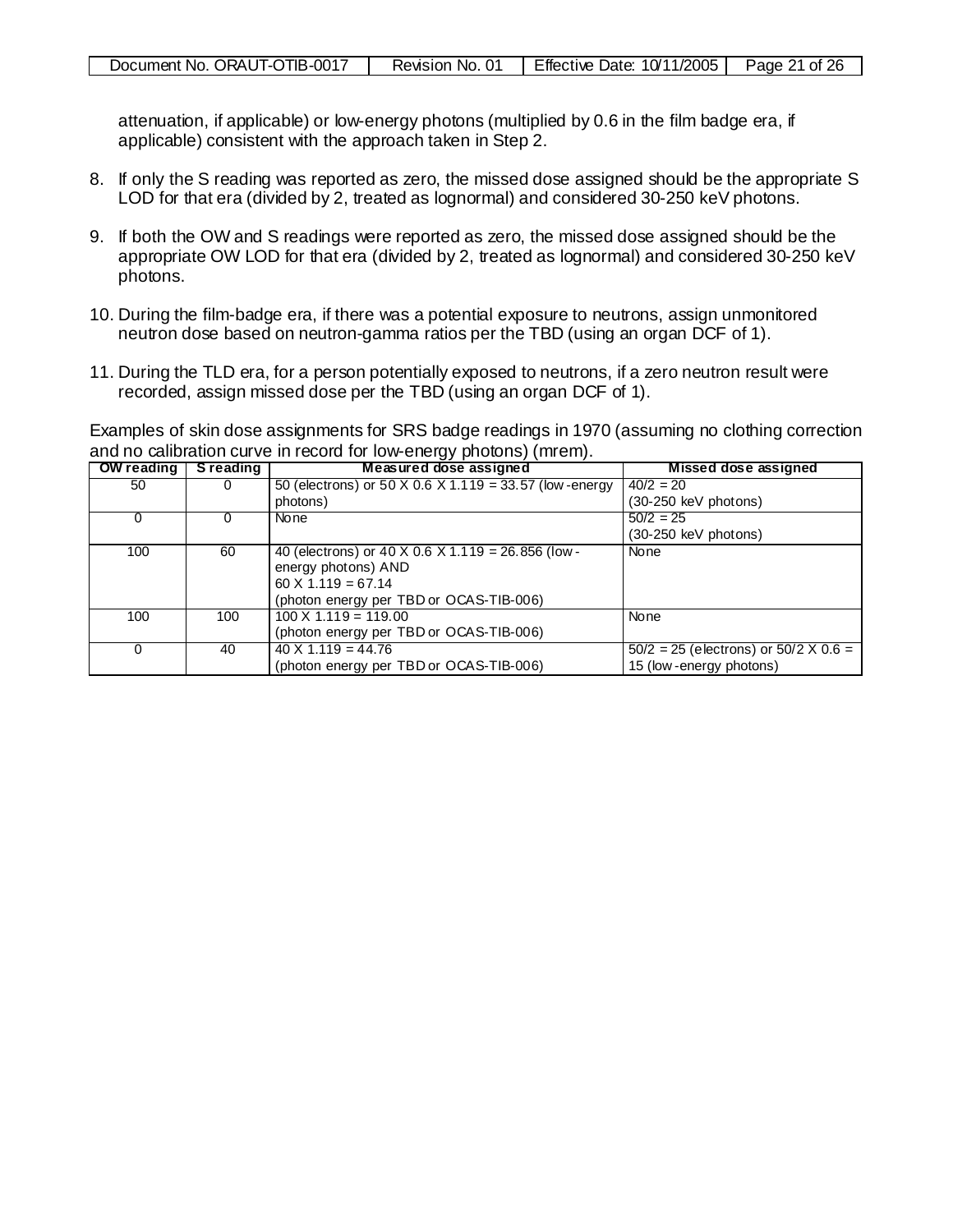# <span id="page-21-0"></span>**ATTACHMENT C SKIN DOSE ASSIGNMENT FOR HANFORD CASES**

#### **General Information**

- A. In the film badge era, the OW reading likely included a significant over-response to low-energy photons; however, starting in April 1957, an additional dosimeter element was included in the badge design to facilitate an accurate measurement of X-ray dose. Therefore, prior to April 1957, measured doses assigned as <30 keV photons should be multiplied by 0.6 (only if, as described in Section 3.0, evidence exists indicating that the recorded doses were not adjusted downward by the site to account for the over-response).
- B. Missed doses should be calculated based on the following LODs:
	- 1944 1971: 50 mrem for non-penetrating (OW), 40 mrem for penetrating (S)
	- 1972 1994: 30 mrem for non-penetrating, 20 mrem for penetrating
	- 1995 present: 50 mrem for non-penetrating, 10 mrem for penetrating
- C. Hanford used a variety of dosimetry types and reporting schemes during its history. The dose reconstructor must ensure that the non-penetrating and penetrating doses have been adequately interpreted from the data reported. For example, when beta and gamma doses are reported by the site, these typically represent the non-penetrating and penetrating doses, respectively, and collectively represent the total skin dose. However, when the data are reported as open-window and shielded, the open-window measurement represents the total skin dose and the shielded measurement represents only the penetrating component.
- D. Hanford used a variety of measurement techniques and reporting schemes for neutron dose. These doses may or may not have been included in the reported skin (or shallow) or whole-body (or deep) doses. As is the case for reconstructing doses for organs not impacted by nonpenetrating radiation, the calculation of dose to the skin requires that any neutron doses have been separated from the reported dose quantities and treated separately in IREP.
- E. As described in the Hanford Occupational Environmental Dose TBD, workers from the mid 1940s to the mid 1950s may have been exposed to radioactive particles emitted from facility stacks.

## **Procedure**

*Measured Dose*

## **1944-March 1957**

- 1. Determine the non-penetrating dose by subtracting the reported S reading from the reported OW reading.
- 2. Assign the non-penetrating dose as either electrons >15 keV (corrected for attenuation, if applicable), or photons <30 keV if the employee worked primarily with or near plutonium, such as in PFP. In the latter case, a correction factor of 0.6 should be applied to account for film overresponse, if a correction by the site is not evident in the records as described above and in Section 3.0.
- 3. Assign the penetrating photon dose as photons, partitioned by energy according to the Hanford TBD.
- 4. Assign the reported neutron dose (if applicable) partitioned by energy and corrected for neutron quality according to the TBD (using an organ DCF of 1).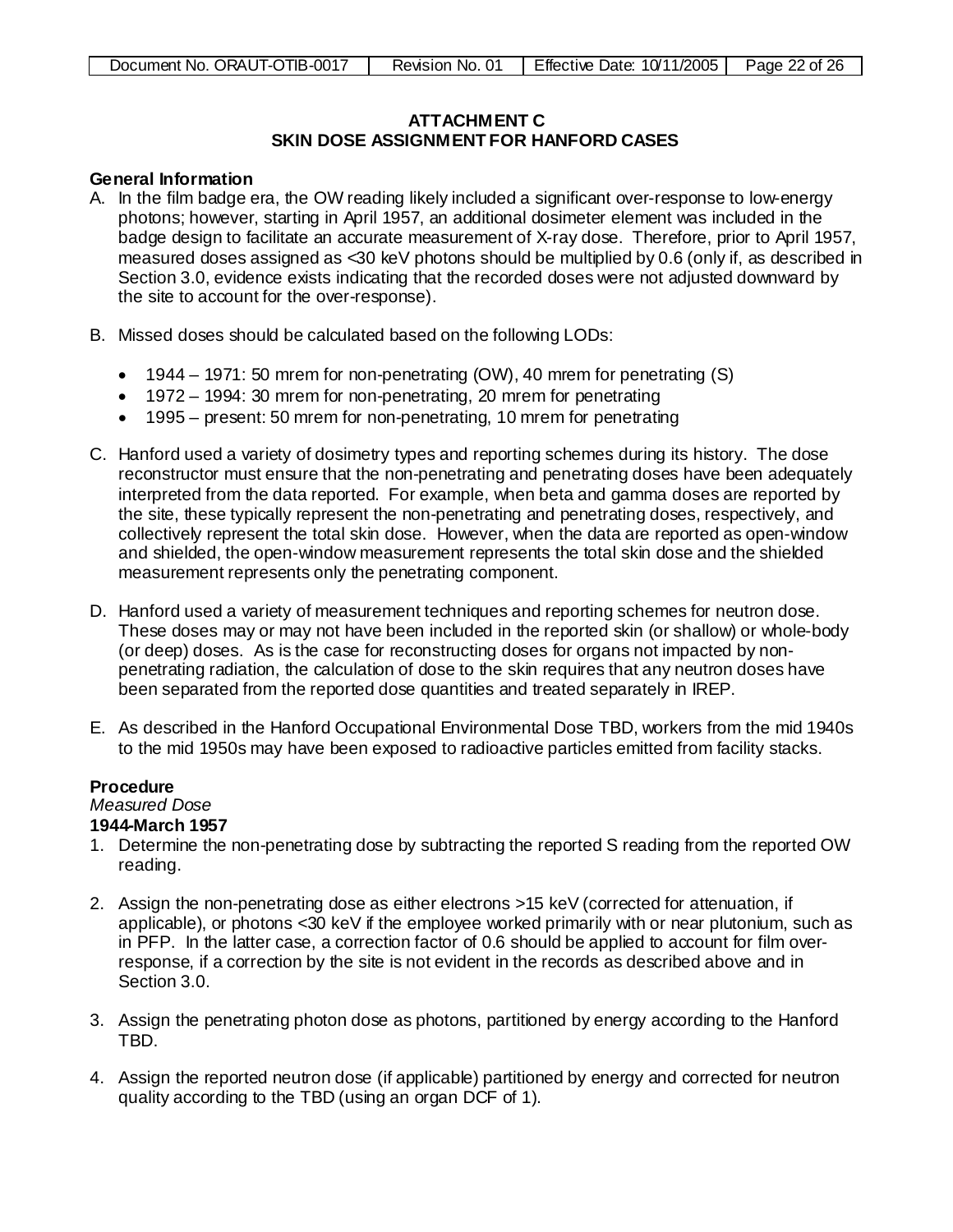|--|

#### **April 1957-1971**

- 5. Assign the non-penetrating dose as the reported beta dose (assigned as >15 keV electrons, which should be corrected for attenuation, if applicable) and 65% of the reported X-ray dose (assigned as <30 keV photons). Note: if the employee worked primarily with or near plutonium, such as in PFP, the reported beta dose should normally be zero during this era since the non-penetrating component should have been identified as X-rays by the algorithm; however, in instances in which a positive beta dose was reported, as a claimant-favorable measure the dose should be considered <30 keV photons.
- 6. Assign the penetrating dose as the reported gamma dose (assigned as photons, partitioned by energy according to the Hanford TBD) and 35% of the reported X-ray dose (assigned as 30-250 keV photons).
- 7. Assign the reported neutron dose (if applicable) partitioned by energy and corrected for neutron quality according to the TBD (using an organ DCF of 1).

#### **1972-1994**

- 8. Determine the non-penetrating dose by subtracting the reported penetrating reading (typically reported as deep or whole body) from the reported non-penetrating reading (typically reported as shallow or skin).
- 9. Assign the non-penetrating dose as either electrons >15 keV (corrected for attenuation, if applicable), or photons <30 keV if the employee worked primarily with or near plutonium, such as in PFP.
- 10. Assign the penetrating photon dose as photons, partitioned by energy according to the Hanford TBD.
- 11. Assign the reported neutron dose (if applicable) partitioned by energy and corrected for neutron quality according to the TBD (using an organ DCF of 1).

## **1995-Present**

- 12. Determine the non-penetrating dose by subtracting the reported deep photon reading from the reported shallow reading.
- 13. Assign the non-penetrating dose as either electrons >15 keV (corrected for attenuation, if applicable), or photons <30 keV if the employee worked primarily with or near plutonium, such as in PFP.
- 14. Assign the penetrating photon dose as photons, partitioned by energy according to the Hanford TBD.
- 15. Assign the reported neutron dose (if applicable) partitioned by energy and corrected for neutron quality according to the TBD (using an organ DCF of 1).

#### *Missed Dose*

- 16. For any badge cycle with a zero result in any of the element readings, assign a single missed dose.
- 17. If only the OW (or beta, or non-penetrating) reading was reported as zero, the missed dose assigned should be the appropriate non-penetrating LOD for that era (divided by 2, treated as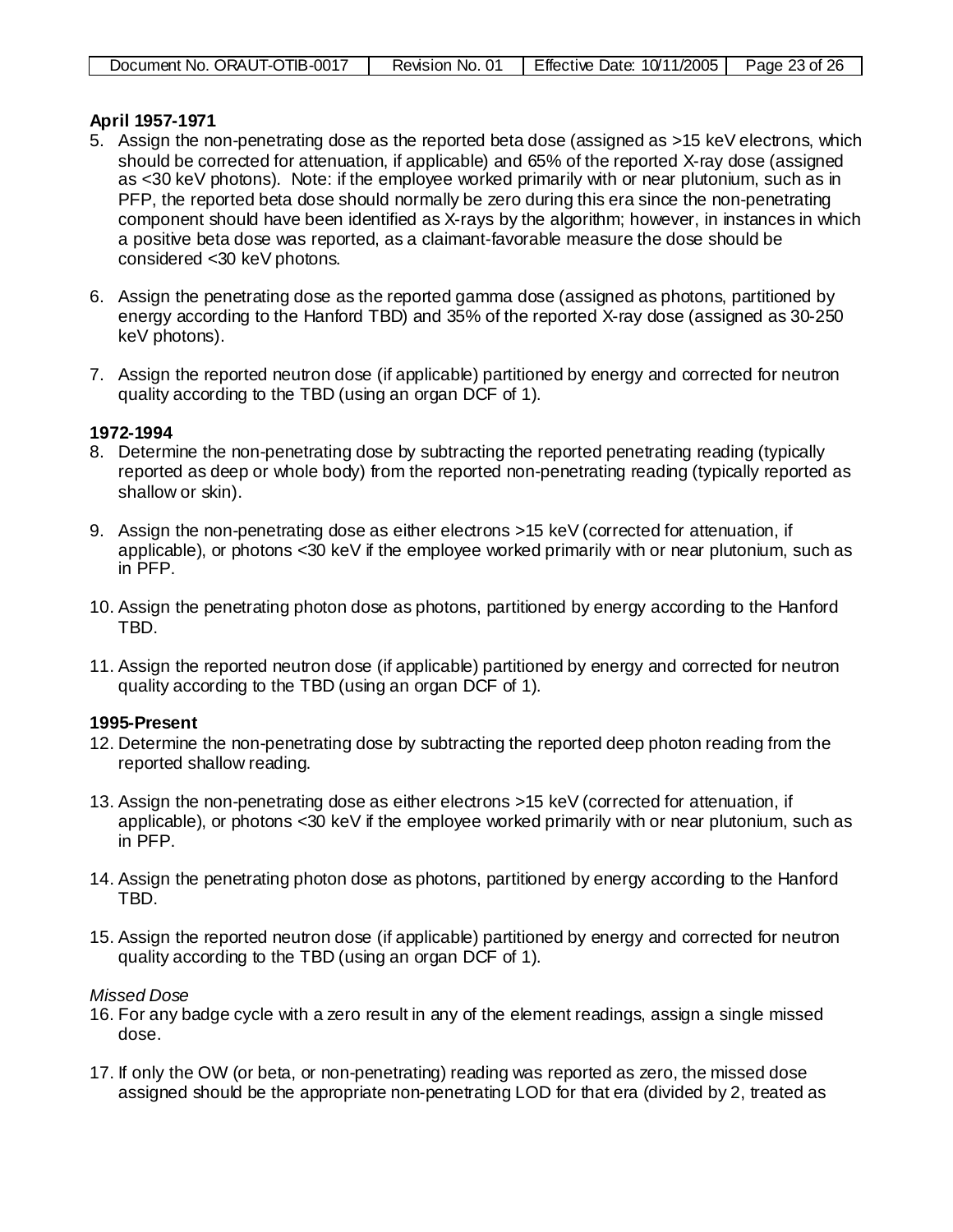| Document No. ORAUT-OTIB-0017 | Revision No. 01 | Effective Date: 10/11/2005 | Page 24 of 26 |
|------------------------------|-----------------|----------------------------|---------------|
|                              |                 |                            |               |

lognormal) and considered electrons (corrected for attenuation, if applicable) or low-energy photons (multiplied by 0.6 prior to 1957). For the period 1957-1971, when X-ray doses were reported separately, a non-zero value reported for X-rays indicates that the missed dose should be considered electrons, and a zero value reported for X-rays indicates that the missed dose should be considered 30-250 keV photons.

- 18. If only the S (or gamma, or penetrating) reading was reported as zero, the missed dose assigned should be the appropriate penetrating LOD for that era (divided by 2, treated as lognormal) and considered 30-250 keV photons.
- 19. If both the OW and S readings were reported as zero, the missed dose assigned should be the appropriate non-penetrating LOD for that era (divided by 2, treated as lognormal) and considered 30-250 keV photons.
- 20. During the film-badge era, for a person potentially exposed to neutrons, assign unmonitored neutron dose based on neutron-gamma ratios per the TBD (using an organ DCF of 1).
- 21. During the TLD era, for a person potentially exposed to neutrons, if a zero neutron result was recorded, assign missed dose per the TBD (using an organ DCF of 1).

Examples of skin dose assignments for Hanford badge readings in 1980 (assuming no clothing correction) (mrem).

| <b>Shallow reading</b> | Deep reading | Measured dose assigned                | Missed dose assigned                 |
|------------------------|--------------|---------------------------------------|--------------------------------------|
| 50                     |              | 50 (electrons or <30 keV photons)     | $20/2 = 10$                          |
|                        |              |                                       | $(30-250 \text{ keV photons})$       |
|                        |              | None                                  | $30/2 = 15$                          |
|                        |              |                                       | $(30-250 \text{ keV photons})$       |
| 100                    | 60           | 40 (electrons or <30 keV photons) AND | None                                 |
|                        |              | 60 (photon energy per TBD)            |                                      |
| 100                    | 100          | 100 (photon energy per TBD)           | None                                 |
|                        | 40           | 40 (photon energy per TBD)            | $30/2 = 15$ (electrons or low-energy |
|                        |              |                                       | photons)                             |

Examples of skin dose assignments for Hanford badge readings in 1970 (assuming no clothing correction) (mrem).

| Beta reading | X-ray reading | Gamma reading | Measured dose assigned                 | Missed dose assigned           |
|--------------|---------------|---------------|----------------------------------------|--------------------------------|
| 50           |               |               | 50 (electrons or <30 keV photons)      | $\sqrt{40/2}$ = 20             |
|              |               |               |                                        | $(30-250 \text{ keV photons})$ |
|              |               |               | None                                   | $50/2 = 25$                    |
|              |               |               |                                        | $(30-250 \text{ keV photons})$ |
| 100          | 20            | 60            | 100 (electrons or <30 keV photons) AND | None                           |
|              |               |               | $20 X 0.65 = 13$ (<30 keV photons) AND |                                |
|              |               |               | 20 X 0.35 = 7 (30-250 keV photons) AND |                                |
|              |               |               | 60 (photon energy per TBD)             |                                |
| 100          |               | 100           | 100 (electrons or <30 keV photons) AND | $50/2 = 25(30-250$ keV         |
|              |               |               | 100 (photon energy per TBD)            | photons)                       |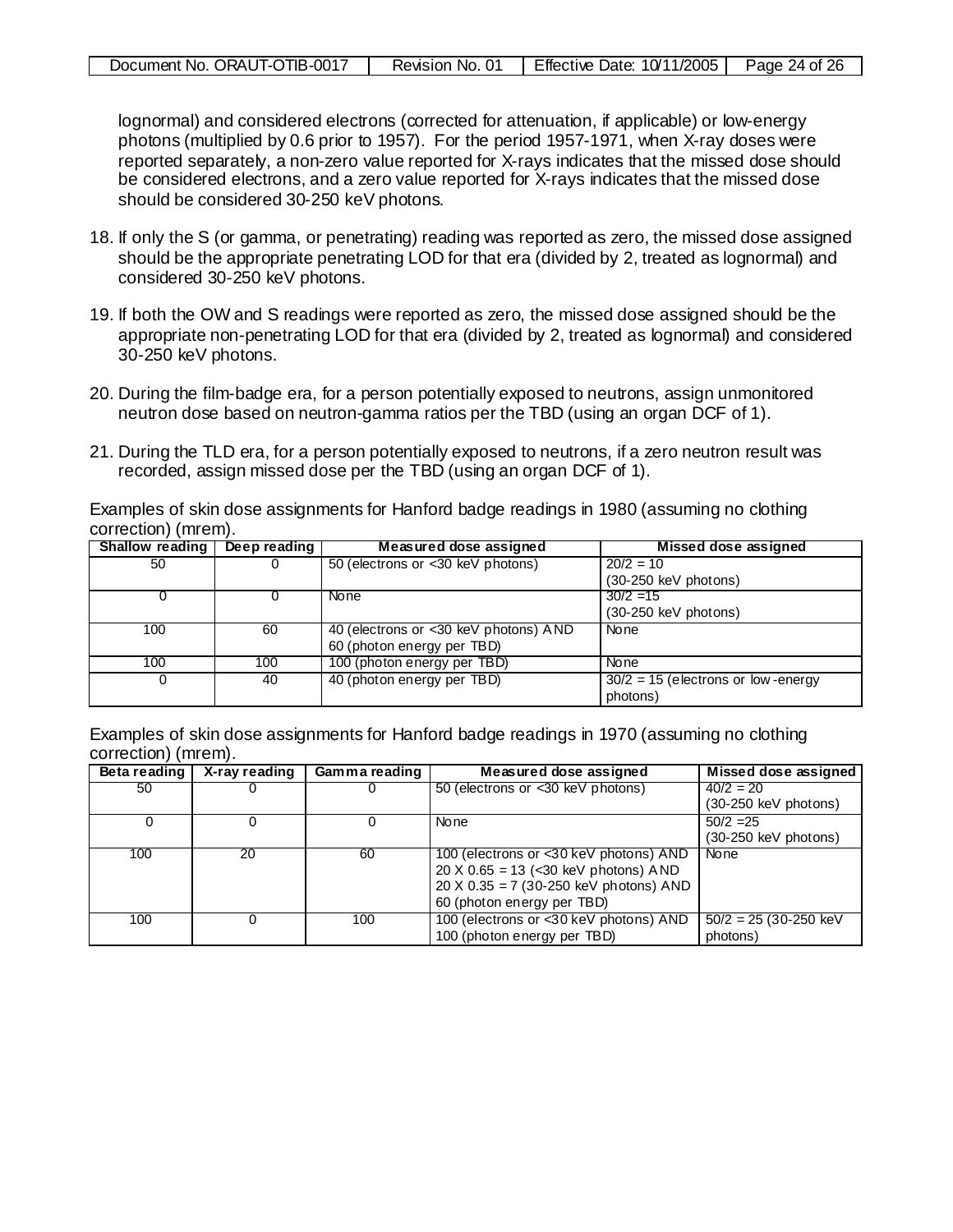# <span id="page-24-0"></span>**ATTACHMENT D**

# **SKIN DOSE ASSIGNMENT FOR GASEOUS DIFFUSION PLANT CASES**

#### **General Information**

- A. In general, the contribution to skin dose at DOE gaseous diffusion plants (GDPs) from low-energy photons is extremely small compared to the contribution from beta particles.
- B. Missed doses should be calculated based on the following LODs:

#### *Paducah*

- 1953 1980: 50 mrem for OW, 40 mrem for S
- 1981 1988: 30 mrem for OW, 20 mrem for S
- 1989 present: 20 mrem for OW, 20 mrem for S

Note: The Paducah TBD states an OW LOD of 120 mrem for 1953-1980. However, this value appears to be speculative when compared against the LOD values for similar dosimetry systems at other sites at that time (see attachments A and B and the information for Portsmouth and K-25 below). As stated in the TBD, "In 1953, PDGP began using dosimeter and processing technical support from Oak Ridge National Laboratory…practices were similar to those used at ORNL and other major sites…ORNL has provided PGDP with dosimeters from early in the operations period through the present." Based on the information provided, it appears that the LOD value reported in the TBD is based on considerations involving low-energy beta emitters; however, this would significantly overestimate the LOD (and missed dose) when the principal source of exposure is uranium, since the dosimeters were calibrated using uranium slabs. Therefore, the value has been reduced in this TIB to 10 mrem above the reported photon LOD. The dose reconstructor should consult the TBD to address potential exposures to Tc-99.

#### *Portsmouth*

- 1954 1980: 30 mrem for OW, 30 mrem for S
- 1981 1982: Not Applicable for OW, 15 mrem for S
- 1983 1998: 40 mrem for OW, 10 mrem for S
- 1999 present: 30 mrem for OW, 10 mrem for S

Note: For 1981 and 1982 there was no open window dosimeter measurement, so non-penetrating doses were not measured directly. Therefore, for this period the dose reconstructor must use judgment based on 1) extrapolation from prior and later years (if the employee's job and exposure conditions were consistent throughout the period), 2) application of shallow to deep dose ratios, or 3) co-worker studies. Additional research may be required to determine an appropriate method for the case.

#### *K-25*

- 1945 1987: 30 mrem for OW, 30 mrem for S
- 1988 present: 5 mrem for OW, 5 mrem for S

Note: K-25 does not distinguish between open-window and shielded dosimeter measurements when reporting MDLs. It is implied that the MDLs should be considered the same.

C. To account for a potential exposure to Tc-99, which would not have been measured accurately by the dosimeters used at the sites, missed Tc-99 dose should be added as prescribed in the site TBD for some workers.